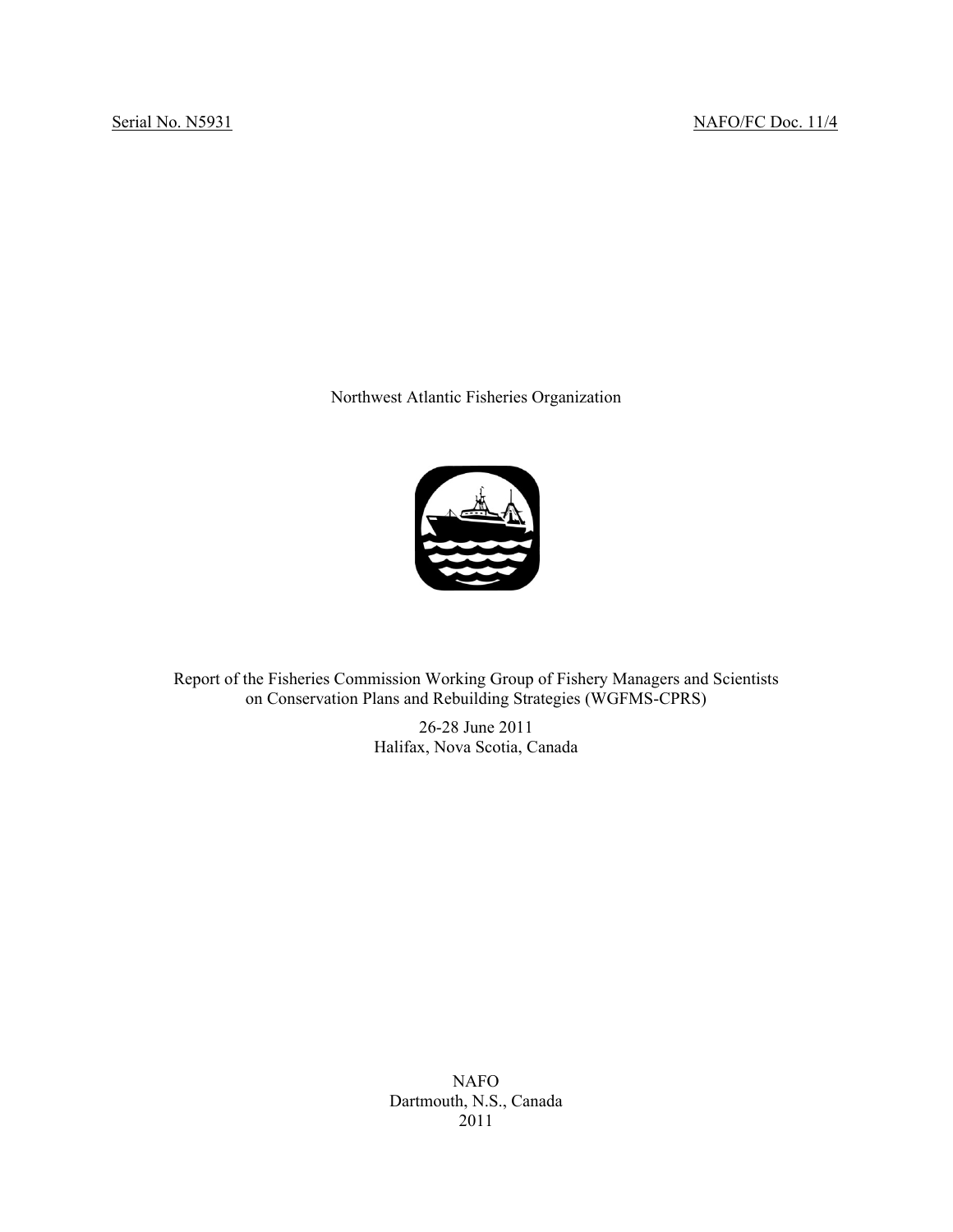# **Report of the FC Working Group of Fishery Managers and Scientists on Conservation Plans and Rebuilding Strategies (WGFMS-CPRS)**

26-28 June 2011 Halifax, Nova Scotia, Canada

|     |                                                                                                | 3  |
|-----|------------------------------------------------------------------------------------------------|----|
| 1.  |                                                                                                | 3  |
| 2.  |                                                                                                | 3  |
| 3.  |                                                                                                | 3  |
| 4.  |                                                                                                | 3  |
| 5.  |                                                                                                | 3  |
| 6.  | Review and update of 3LNO American Plaice Conservation Plan and Rebuilding Strategy            |    |
|     |                                                                                                | 3  |
| 7.  | Review and update of 3NO Cod Conservation Plan and Rebuilding Strategy (Article 9 of the NCEM) | 3  |
| 8.  |                                                                                                | 4  |
| 9.  |                                                                                                | 4  |
| 10. |                                                                                                | 5  |
|     |                                                                                                |    |
|     |                                                                                                |    |
|     |                                                                                                | 6  |
|     |                                                                                                | 9  |
|     |                                                                                                | 10 |
|     | Annex 4. Interim 3LNO American Plaice Conservation Plan and Rebuilding Strategy                | 20 |
|     |                                                                                                | 22 |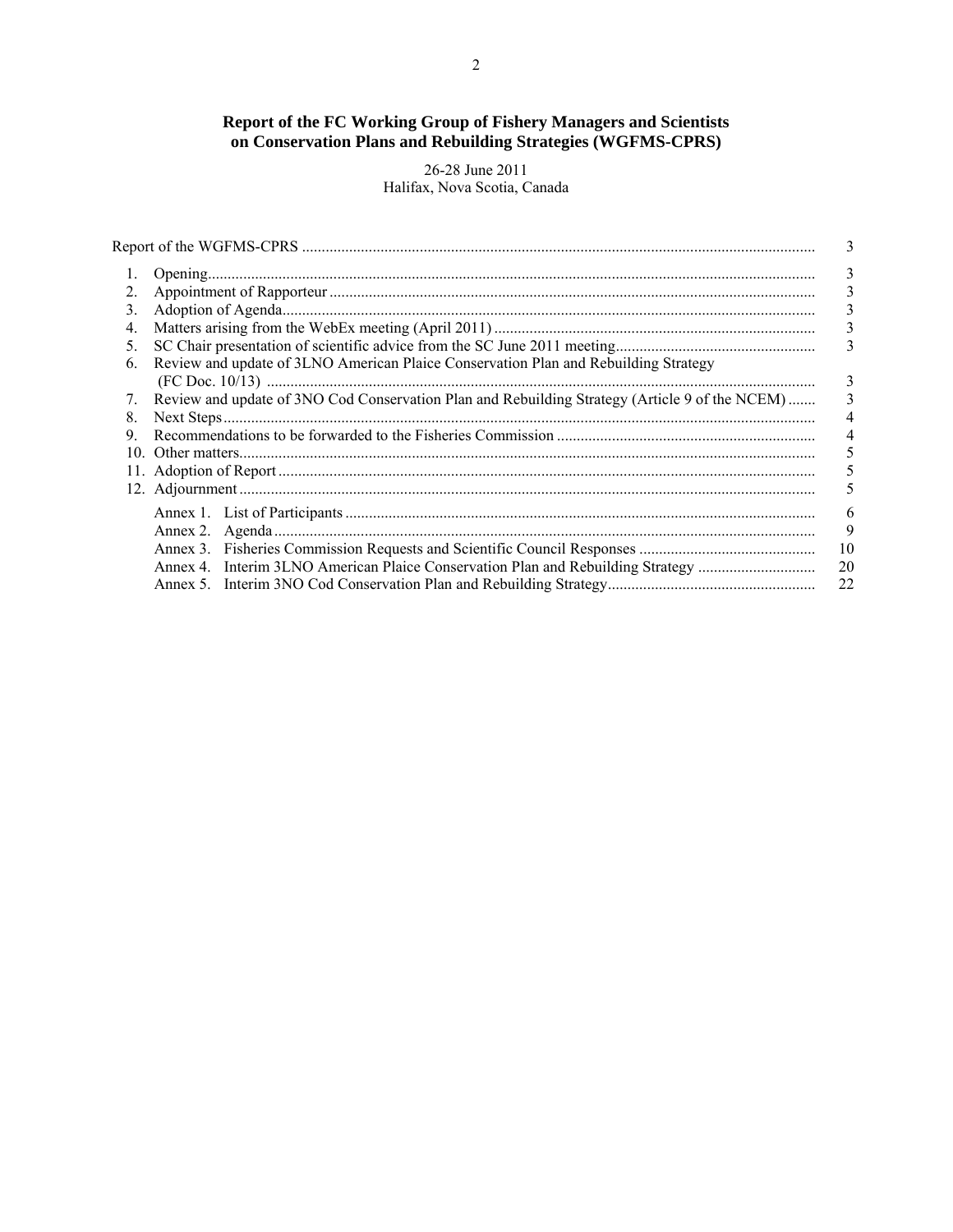# **Report of the Fisheries Commission Working Group of Fishery Managers and Scientists on Conservation Plans and Rebuilding Strategies (WGFMS-CPRS)**

## 26-28 June 2011 Halifax, Nova Scotia, Canada

# **1. Opening**

Following a welcome speech by the Executive Secretary (Vladimir Shibanov), the Chair Jean-Claude Mahé (EU) opened the meeting at 1010 hrs on Sunday, 26 June 2011. He welcomed the participants from Canada, European Union, Norway, the Russian Federation, and the USA, as well as the Scientific Council (SC) Chair (Annex 1).

# **2. Appointment of Rapporteur**

The Fisheries Commission Coordinator (Ricardo Federizon) was appointed rapporteur.

#### **3. Adoption of Agenda**

The provisional agenda as previously circulated was adopted with minor adjustment in the order of agenda items. It was agreed that 3LNO American Plaice should be discussed ahead of 3NO Cod (Annex 2).

# **4. Matters arising from the WebEx meeting (April 2011)**

No substantive matters arose. It was indicated that the relevant FC requests for SC advice, as reviewed during the WebEx meeting, were addressed by the Scientific Council.

# **5. SC Chair presentation of scientific advice from the SC June 2011 meeting**

The SC Chair (Ricardo Alpoim, EU) presented the latest scientific advice on two fish stocks currently under the *Conservation Plans and Rebuilding Strategies* programme, 3LNO American plaice and 3NO cod (Annex 3). Regarding 3LNO American plaice, the advice was formulated by the SC at its June 2011 Meeting in Braunschweig, Germany. Regarding 3NO cod, a full assessment was conducted during its June 2010 Meeting. It was monitored in 2011 and the advice was re-iterated. Reference points in the Precautionary Approach Framework for both stocks were also estimated. The comprehensive scientific advice is documented in NAFO SCS Doc 11/16.

#### **6. Review and update of 3LNO American Plaice Conservation Plan and Rebuilding Strategy (FC Doc 10/13)**

The stock 3LNO American plaice has been in moratorium since 1995. The interim 3LNO American plaice CPRS, adopted by the Fisheries Commission in 2010 and in force in 2011, was reviewed. The CPRS as contained in FC Doc 10/13 specifies an objective of attaining and maintaining the Spawning Stock Biomass (SSB) at or above Bmsy. Reference points in the framework of Precautionary Approach are identified; circumstance under which a directed fishery can occur (i.e. re-opening) is elaborated; harvest control rules (HCR) are formulated, and a strategy for stock stability is provided.

At the review, it was recognized that the objective needs to be amended to give more precision and consideration to long-term objective and interim milestone. It was also recognized that SC has provided new values in its advice to some of the reference points. The justification to re-open the fishery needs to be more rigorous. Concerning HCR which are based on the SC advice, a refinement and elaboration of risk tolerance is needed.

Concerns were raised on the high uncertainty and the lack of confidence intervals of the reference points. The WG agreed that the values of Bisr and Bmsy should be further reviewed by the Scientific Council and the Fisheries Commission.

The interim CPRS was updated in consideration with the issues and concerns identified during the review. The updated CPRS has four sections: Objective(s), Reference Points, Re-opening to Directed Fishing, and Harvest Control Rules. It was decided that the updated interim CPRS, as presented in Annex 4, will be forwarded to the Fisheries Commission with a recommendation for adoption (see item 9).

# **7. Review and update of 3NO Cod Conservation Plan and Rebuilding Strategy (Article 9 of the NCEM)**

The stock 3NO Cod has been in moratorium since 1994. The 3NO Cod CPRS, adopted by the Fisheries Commission in 2007 and in force since 2008, was reviewed. The CPRS is embodied as Article 9 in the NAFO Conservation and Enforcement Measures (NCEM).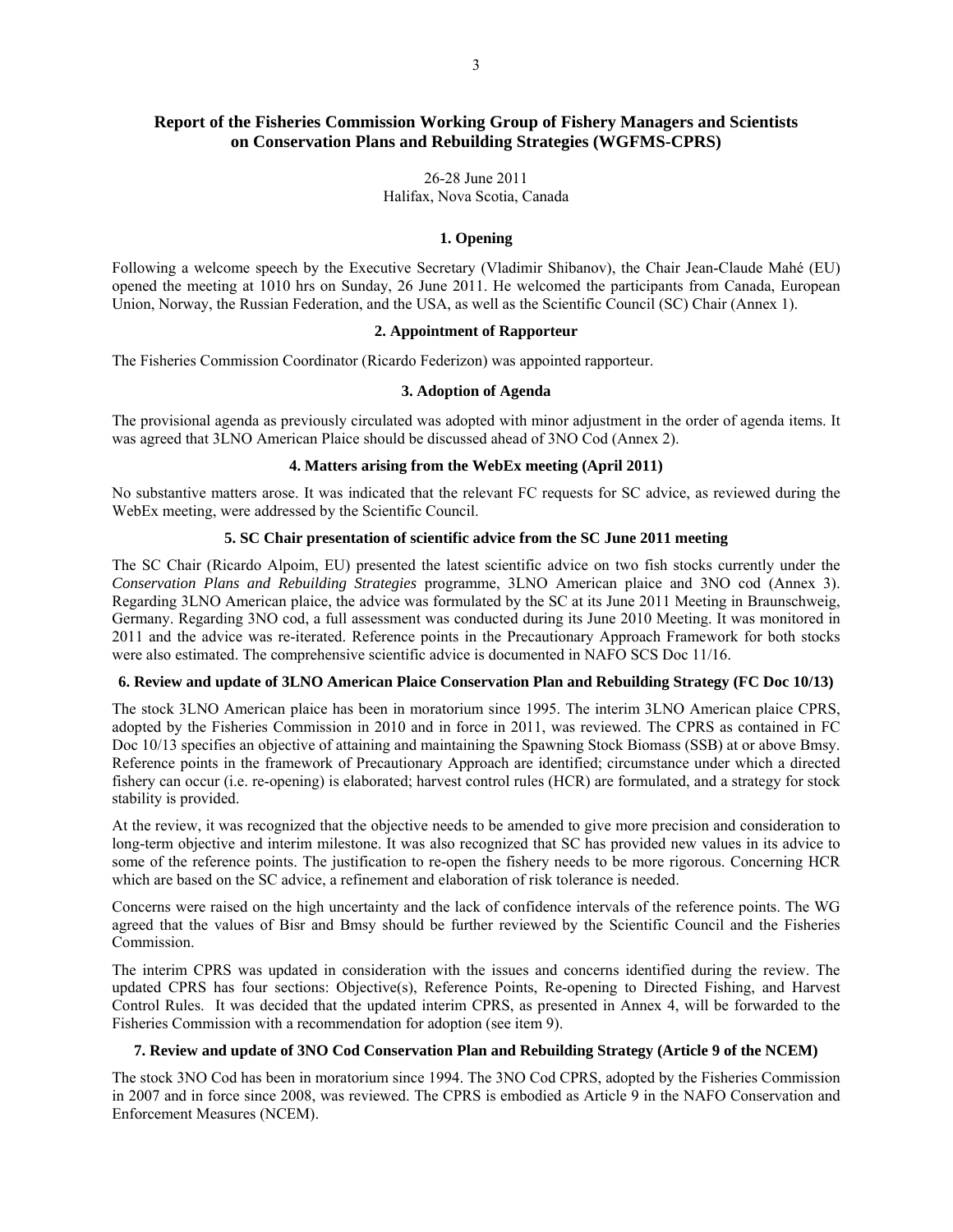Concerns were raised on the high uncertainty and the lack of confidence intervals of the reference points The WG agreed that the values of Bisr and Bmsy should be further reviewed by the Scientific Council and the Fisheries Commission.

At the review, it was intended that CPRS would replace the current text of Article 9 in the NCEM. The updated CPRS follows the template and language of the 3LNO American plaice CPRS. It however does not cover the bycatch issues of Articles 9.3, 9.4, and 9.7, which were duly noted. The WG concluded that this CPRS was not the place to address bycatch issues, so NCEM Articles 9.3, 9.4, and 9.7 were highlighted for possible action by the Fisheries Commission.

The updated CPRS, in a format similar to that of 3LNO American plaice and as presented in Annex 5, will be forwarded to the Fisheries Commission with a recommendation for adoption (see item 9).

#### **8. Next Steps**

The WG will report to the Fisheries Commission the results of this meeting and present its recommendations at the 2011 Annual Meeting.

The WG will seek feedback and instructions from the Fisheries Commission concerning its future work. The CPRS template that was developed and applied to 3LNO American plaice and 3NO Cod can be applied to other stocks. This WG will seek guidance from the Fisheries Commission on which other NAFO-managed fish stocks could be under a CPRS.

The WG will take into account the work of the Scientific Council particularly in the development and evaluation of HCR.

#### **9. Recommendations to be forwarded to the Fisheries Commission**

The Working Group agreed on the following recommendations:

*Noting* that international agreements such as the United Nations Fish Stocks Agreement (UNFSA) and the FAO Code of Conduct for Responsible Fisheries call for the rebuilding of depleted stocks through application of the precautionary approach;

*Recalling* the interim Conservation Plan and Rebuilding Strategy for 3LNO American plaice adopted by the Fisheries Commission in 2010;

*Further Recalling* that in 2007 NAFO adopted a Conservation Plan and Rebuilding Strategy for 3NO Cod that identified a limit reference point of 60,000t;

*Desiring* continued rebuilding and growth of these stocks to ensure their long-term sustainability and to promote associated economic opportunities; while noting rebuilt stocks may differ markedly from their status prior to depletion;

*Recalling* Scientific Council states that the available data for 3LNO American plaice and 3NO cod do not span the entire production curve, and that therefore large uncertainty in the estimated reference points can be expected;

*Recognizing* Scientific Council has advised that changes in population biology and in fishing practices can have a large impact on the estimated level of some reference points;

*Noting* that the Scientific Council has advised that the use of any reference points in a precautionary approach framework or rebuilding plan needs to be evaluated for any stock to which they are applied; and

*Recognizing* that further updates and development of the plans may be required to ensure that the long term objectives are met;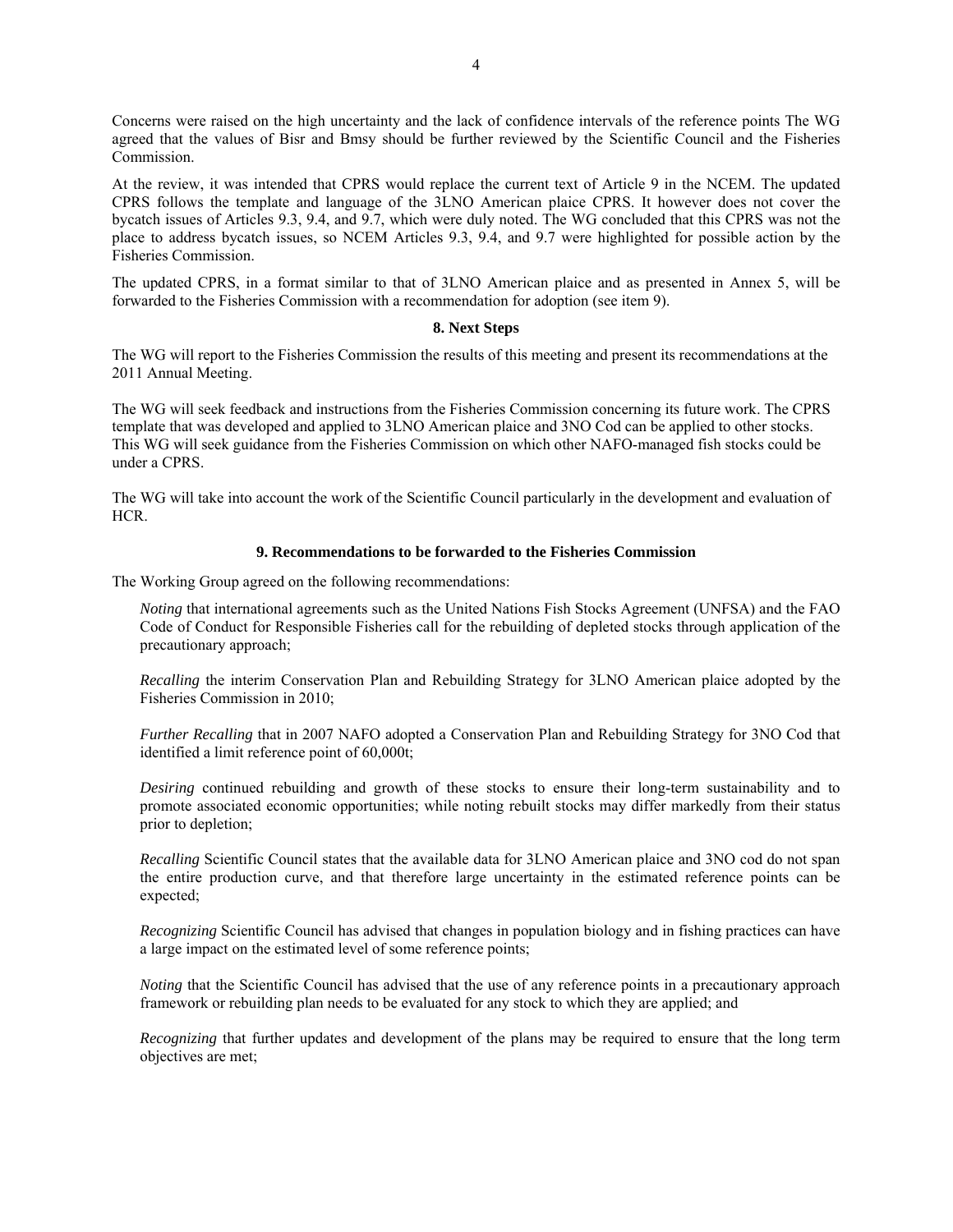**The Working Group recommends that:** 

**1. The Fisheries Commission adopt the Interim 3LNO American Plaice Conservation and Rebuilding Plan (FCWG-CPRS Working Paper 11/3 Rev. 5) (Annex 4) and include it in the NCEM;** 

**2. The Fisheries Commission adopt the Interim 3NO Cod Conservation Plan and Rebuilding Strategy (FCWG-CPRS Working Paper 11/4 Rev. 3) (Annex 5) to replace current Article 9 of the NCEMs, noting the outstanding bycatch issues related to Article 9.3, 9.4 and 9.7; and** 

#### **3. The Fisheries Commission agree to an implementation, review and monitoring process:**

To support the effective implementation and monitoring of the Conservation Plans and Rebuilding Strategies, it is recommended that:

- a) The working group remains in place through 2014 to allow for further update and development of the plans.
- b) The Conservation Plans and Rebuilding Strategies be assessed and revised as required, taking into account the analysis of the Scientific Council, to ensure that the objective(s) of the plans are being achieved. Initial reviews should take place no later than the  $36<sup>th</sup>$  Annual Meeting (2014), and at regular intervals subsequently agreed to by Fisheries Commission.
- c) Scientific Council be requested to provide advice for these stocks in a manner consistent with any specific parameters within the Conservation Plans and Rebuilding Strategies.

# **10. Others matters**

Canada presented, for information purposes, its actions and programs concerning national CPRS of fish stocks in Atlantic Canada. They include, among others, the evaluation of recovery potential of cod and American plaice stocks, establishment of limit reference points for various stocks including 3Ps and 2J3KL cod, and long term projections done under various scenarios. The work was peer reviewed in Canada, and will guide the development of rebuilding plans for cod stocks.

A research project on recovery strategies for 3LNO American plaice and 3NO cod has also been funded in Canada, under the International Governance Strategy. IGS is a program within Fisheries and Oceans Canada that provides funding for Science projects focused on international fisheries, such as NAFO stocks and bluefin tuna. Project funding has been provided for 2011-2014, and the Principal Investigator is Dr. Peter Shelton, with collaboration from EU and Canadian scientists.

Recovery strategies investigated will take into account relevant PA reference points as well as performance statistics relevant to the fishery, such as average catch and variation in TAC. Several aspects of the work will require extensive discussion and collaboration with managers and industry advisors, and Scientific Council peer review of results is proposed.

# **11. Adoption of Report**

The report was adopted prior to adjournment.

# **12. Adjournment**

The Chair and Vice-Chair thanked the participants and the Secretariat. The meeting was adjourned at 1035 hrs on Tuesday, 28 June 2011.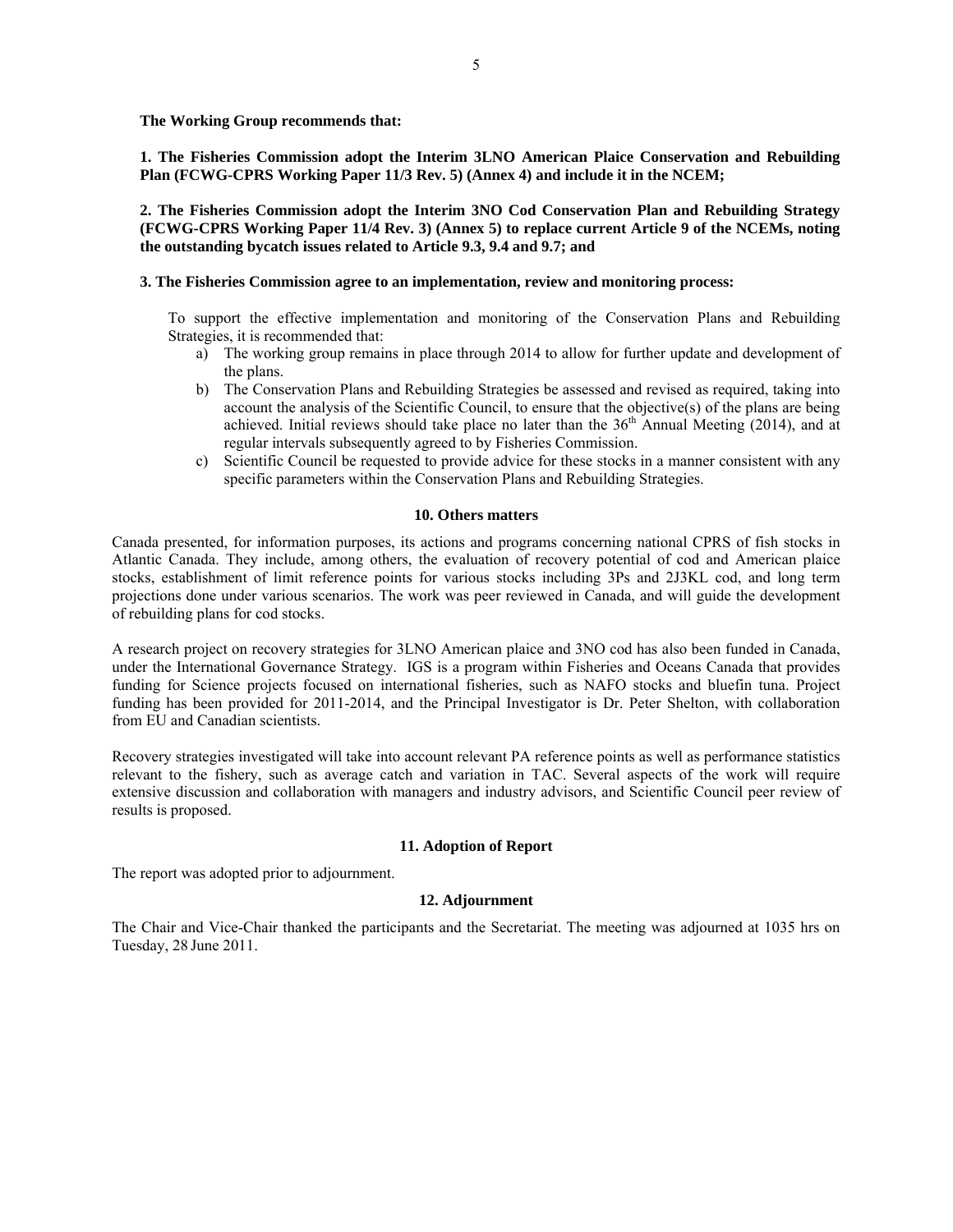# **Annex 1. List of Participants**

#### *WG Chair:*

Mahe, Jean-Claude, IFREMER, Station de Lorient, 8, Rue Francois Toullec, 56100 Lorient, France Phone:  $+33$  2 9787 3818 – E-mail: jcmahe@ifremer.fr

#### *WG Vice-Chair:*

Knight, Morley, Regional Director, Fisheries and Aquaculture Management, NL Region, Fisheries and Oceans Canada, P. O. Box 5667, St. John's, NL A1C 5X1 Phone:  $+709$  772 4543 – Fax:  $+709$  772 2046 – E-mail: morley.knight@dfo-mpo.gc.ca

#### *SC Chair:*

Alpoim, Ricardo, Instituto Nacional dos Recuros Biológicos, I. P. INRB/IPIMAR, Av. de Brasilia, 1449 -006 Lisbon Phone:  $+351 21 302 7000 - Fax: +351 21 301 5948 - E-mail: [ralpoim@ipimar.pdf](mailto:ralpoim@ipimar.pdf)$ 

#### **CANADA**

#### **Head of Delegation**

Lapointe, Sylvie, Associate Director General, International Affairs Directorate, Fisheries and Oceans Canada, 200 Kent Street, Ottawa, ON K1A 0E6

Phone:  $+6139936853 - Fax: +613993595 - E-mail: sylvie.lapointe@dfo-mpo.gc.ca$ 

#### **Advisers**

Brodie, Bill, Senior Science Coordinator/Advisor on NAFO, Science Br., NL Region, Fisheries and Oceans Canada, 80 East White Hills Rd., P. O. Box 5667, St. John's, NL A1C 5X1

Phone: +709 772 3288 – Fax: +709 772 4105 – E-mail: bill.brodie@dfo-mpo.gc.ca

Chapman, Bruce, Executive Director, Groundfish Enterprise Allocation Council, 1362 Revell Dr., Manotick, ON K4M 1K8

Phone:  $+6136928249 - Fax: +6136928250 - E-mail: [bchapman@sympatico.ca](mailto:bchapman@sympatico.ca)$ 

Couture, Estelle, Senior Science Adviser, Fish Population Science, Fisheries and Oceans Canada, 200 Kent Street (Stn. 12S45), Ottawa, ON K1A 0E6

Phone:  $+6139900259 - Fax: +6139540807 - E-mail: \text{estelle.couture@dfo-mpo.gc.ca}$ 

Dwyer, Shelley, Dept. of Fisheries and Aquaculture, Government of Newfoundland and Labrador, P. O. Box 8700, St. John´s, NL A1B 4J6

Phone:  $+7097293735 -$  E-mail: shelley.dwyer@gov.nl.ca

Gilchrist, Brett, Senior International Fisheries Officer, International Affairs Directorate, Fisheries and Oceans Canada, 200 Kent St., Ottawa, ON K1A 0E6

Phone:  $+1$  613 991 0218 – Fax:  $+1$  613 993 5995 – E-mail: brett.gilchrist@dfo-mpo.gc.ca

O'Connor, Michael, Managing Director, Icewater Harvesting Inc., P. O. Box 89, Arnold's Cove, NL A0B 1A0 Phone: +902 482 7747 – Fax: +902 482 8146 – E-mail: mcoconnor@eastlink.ca

Walsh, Ray, Fisheries Management Br., Fisheries and Oceans Canada, P.O. Box 5667, St. John's, NL A1C 5X1 Phone: +709 772 4472 – Fax: +709 772 3628 – E-mail:  $r$ ay.walsh $\omega$ dfo-mpo.gc.ca

Walsh, Rosalind, Executive Director, Northern Coalition, P. O. Box 6421, 189 Water St., Suite 301, St. John's, NL Phone: +709 722 4404 – Fax: +709 722 4454 – E-mail: rwalsh@nfld.net

#### **EUROPEAN UNION**

#### **Head of Delegation**

Kordecka, Aleksandra, International Relations Officer, International Affairs, Law of the Sea and Regional Fisheries Organizations, European Commission, Directorate-General for Maritime Affairs and Fisheries (DG MARE.B.1), 200 Rue de la Loi/Wetstraat, B-1049 Brussels, Belgium

Phone: +32 2 297 4070 – Fax: +32 2 295 5700 – E-mail: aleksandra.kordecka@ec.europa.eu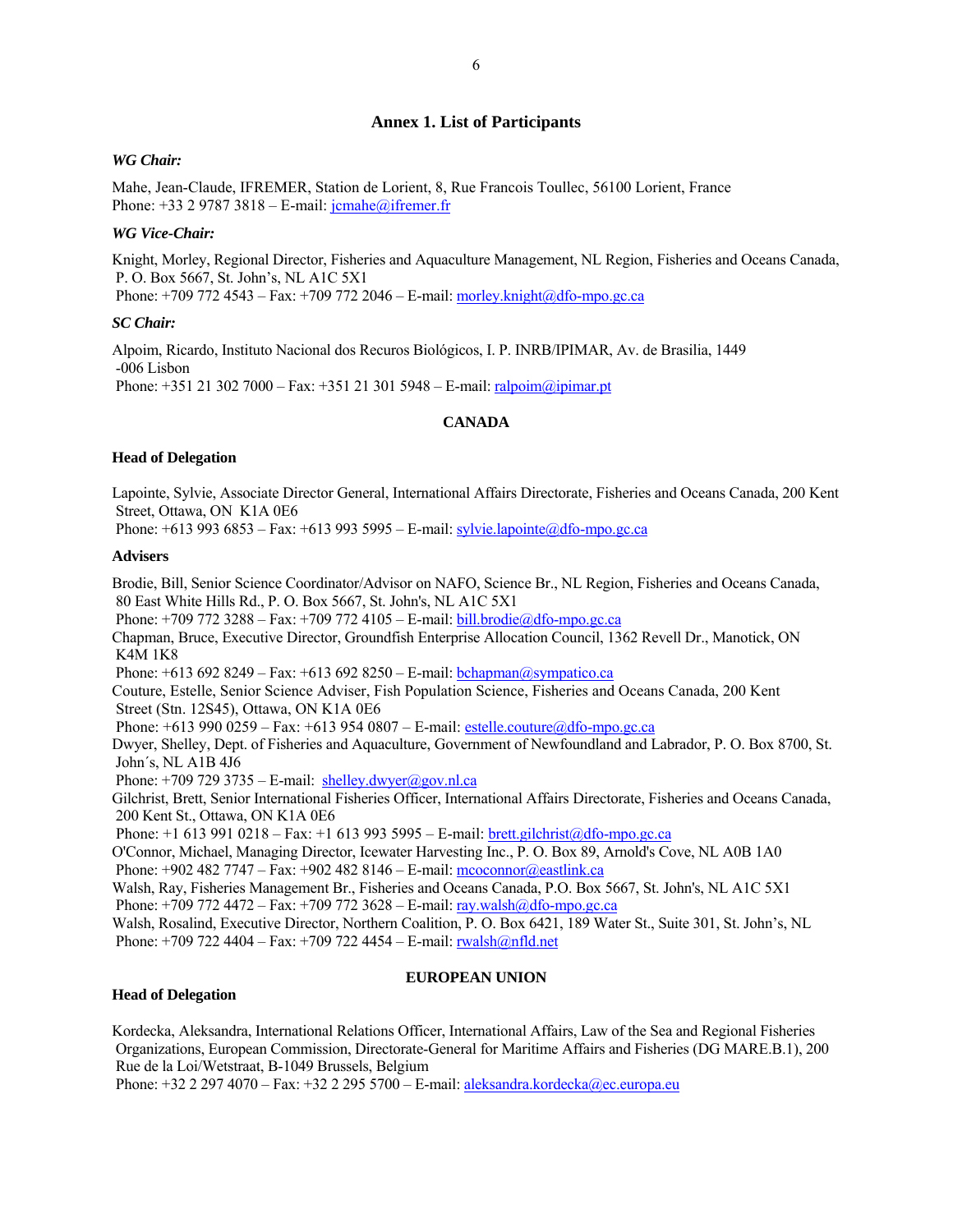# **Alternate**

Dross, Nicolas, International Relations Officer, International Affairs, Law of the Sea and Regional Fisheries Organizations, European Commission, Directorate General for Fisheries and Maritime Affairs (DG MARE.B.1), Rue Joseph II, 99, 1000 Brussels, Belgium

Phone: +32 2 298 0855 – Fax: +32 2 295 5700 – E-mail: nicolas.dross@ec.europa.eu

#### **Advisers**

Duarte, Rafael, European Commission, Directorate General for Fisheries and Maritime Affairs, Rue Joseph II, 79 (02/217), B-1049, Brussels, Belgium

Phone:  $+32$  2 299 0955 – E-mail: rafael.duarte@ec.europa.eu

Batista, Emilia, Directora de Servicos, Departamento dos Recursos, Direccao Geral das Pescas e Aquicultura, Avenida da Brasilia, 1449-030 Lisbon, Portugal

Phone: +351 742 3629 – Fax: +351 21 303 5922 – E-mail: ebatista@dgpa.min-agricultura.pt

De Cardenas, Enrique, Secretariat General del Mar, Ministerio de Medio Ambiente y Medio Rural y Marino, Velázquez, 144, 28006 Madrid, Spain

Phone:  $+34913476110 - Fax$ :  $+34913476037 - E-mail$ : edecarde@mapya.es

Lopez Velasco, Ana, Secretariat General de Acuerdos y Organizaciones Regionales de Pesca, Direccion General de Recursos Pesqueros y Acuicultura, Secretaria General del Mar, C/Velázquez, 144, 28006 Madrid

Phone:  $+34913475637 - Fax: +34913476042 - E-mail: [alopezvel@marm.es](mailto:alopezvel@marm.es)$ 

Gonzalez-Costas, Fernando, Instituto Espanol de Oceanografia, Aptdo 1552, E-36280 Vigo (Pontevedra), Spain Phone:  $+34986492239 - E$ -mail: fernando.gonzalez@vi.ieo.es

Gonzalez-Troncoso, Diana, Instituto Español de Oceanografia, Aptdo 1552, E-36280 Vigo (Pontevedra), Spain Phone:  $+34986492111 - E-mail$ : diana.gonzalez@vi.ieo.es

# **NORWAY**

#### **Head of Delegation**

Palmason, Snorri Runar, Adviser, Fisheries Regulations Section, Directorate of Fisheries, P. O. Box 2009 Nordnes, NO-5817 Bergen

Phone: +47 55 23 80 00 / 8394 – Fax: +47 55 23 80 90 – E-mail: snorri.palmason@fiskeridir.no

## **Advisers**

Høines, Åge, Institute of Marine Research, P. O. Box 1870 Nordnes, N-5817 Bergen Phone:  $+47$  55 23 86 74 – E-mail: aage.hoines@imr.no

## **RUSSIAN FEDERATION**

#### **Head of Delegation**

Tairov, Temur, Representative of the Federal Agency for Fisheries of the Russian Federation in Canada, 47 Oceanview Drive, Bedford, NS, Canada B4A 4C4 Phone:  $+9028329225 - E$ -mail: rusfish $@$ ns.sympatico.ca

#### **Adviser**

Tretiakov, Ivan, Knipovich Polar Research Institute of Marine Fisheries and Oceanography (PINRO), 6 Knipovich St., Murmansk 183763

Phone:  $+ 78152472469 - E$  -mail: tis $\omega$ pinro.ru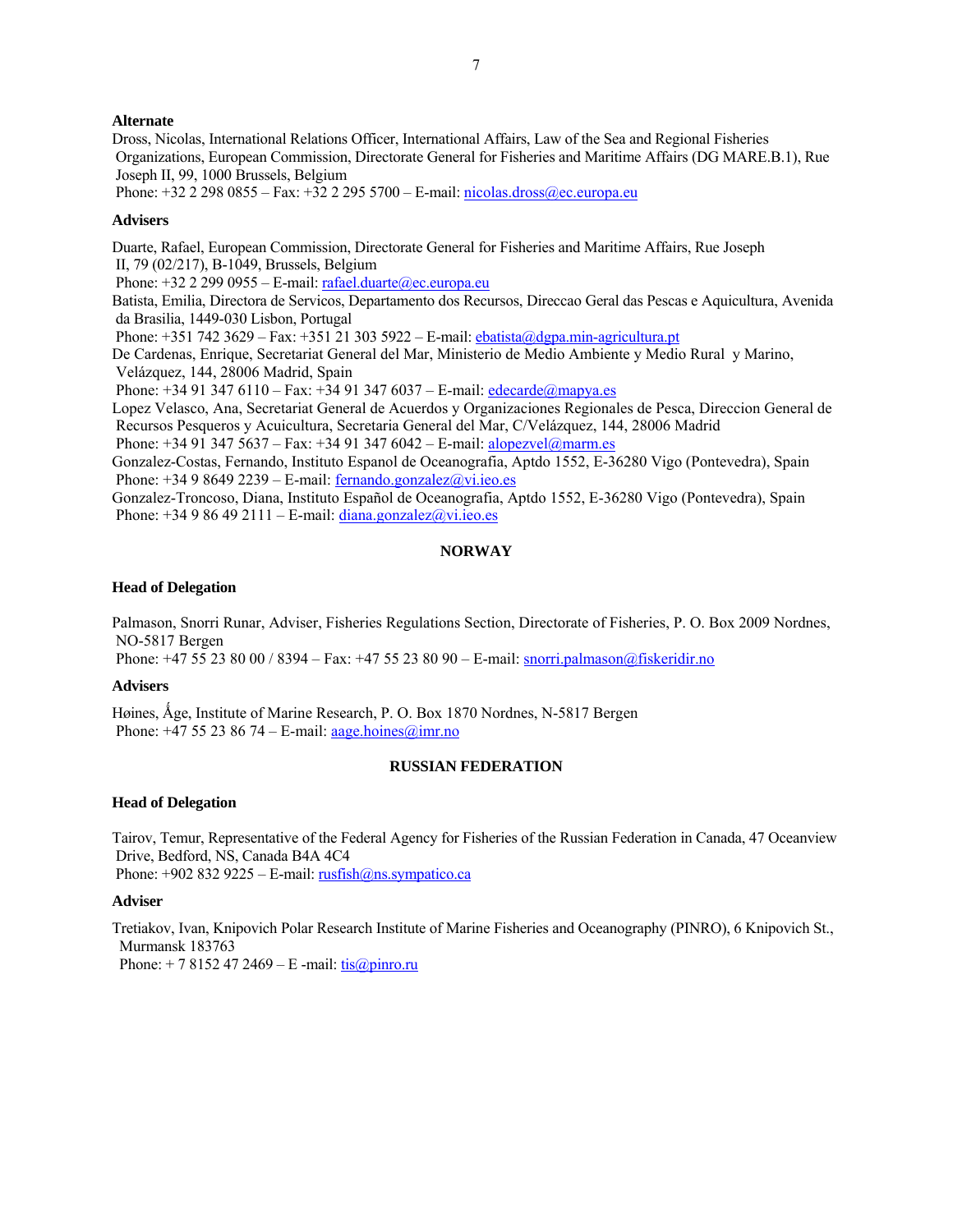# **UNITED STATES OF AMERICA**

#### **Head of Delegation**

Swanson, Dean, Chief, International Fisheries Affairs Div., F/IA1, National Marine Fisheries Service, U.S. Dept. of Commerce, 1315 East-West Highway, Silver Spring, MD 20910 Phone:  $+301 427 8380 - Fax: +301 713 2313 - E-mail: [dean.swanson@noaa.gov](mailto:dean.swanson@noaa.gov)$ 

# **Advisers**

Sosebee, Katherine, National Marine Fisheries Service, NEFSC, 166 Water Street, Woods Hole, MA 02543 Phone:  $+5084952372 - E$ -mail: katherine.sosebee@noaa.gov Roberts, Glynnis, Senior Associate, Protecting the Deep Sea Campaign, Pew Environment Group, 901 E Street, NW, 10<sup>th</sup> Floor, Washington, DC 20004 Phone:  $+2025406597 - Fax: +202552299 - E-mail: [groberts@pewtrusts.org](mailto:groberts@pewtrusts.org)$ 

# **NAFO SECRETARIAT**

Vladimir Shibanov, Executive Secretary vshibanov@nafo.int Stan Goodick, Deputy Executive Secretary / Senior Finance and Staff Administrator sgoodick@nafo.int Ricardo Federizon, Fisheries Commission Coordinator rederizon@nafo.int<br>
Neil Campbell, Scientific Council Coordinator reduces reampbell@nafo.int Neil Campbell, Scientific Council Coordinator Bev McLoon, Senior Personal Assistant to the Executive Secretary bomcloon@nafo.int<br>Anais Melard. Internet and anaformation of the Executive Secretary and anaformation and anaformation of the sense of the sense of the sense Anais Melard, Intern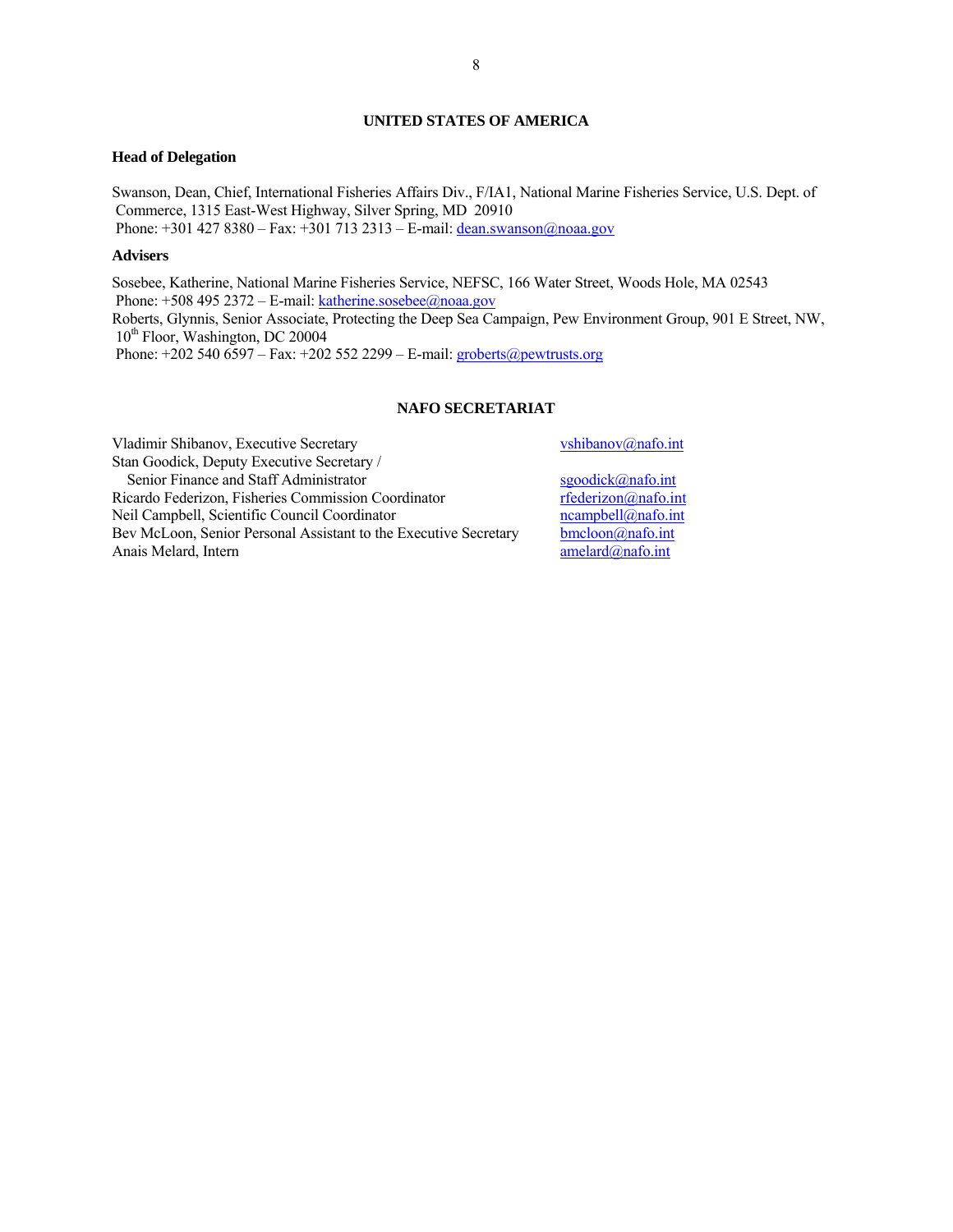# **Annex 2. Agenda**

- 1. Opening of the Meeting
- 2. Appointment of Rapporteur
- 3. Adoption of the Agenda
- 4. Matters arising from the WebEx meeting (April 2011)
- 5. SC Chair presentation of scientific advice from the SC June 2011 meeting
- 6. Review and update of the 3LNO American Plaice Conservation Plan and Rebuilding Strategies (FC Doc 10/13)
- 7. Review and update of the 3NO Cod Conservation Plan and Rebuilding Strategies (Article 9 of the NCEM)
- 8. Next Steps
- 9. Recommendations to be forwarded to the Fisheries Commission
- 10. Other Matters
- 11. Adoption of Report
- 12. Adjournment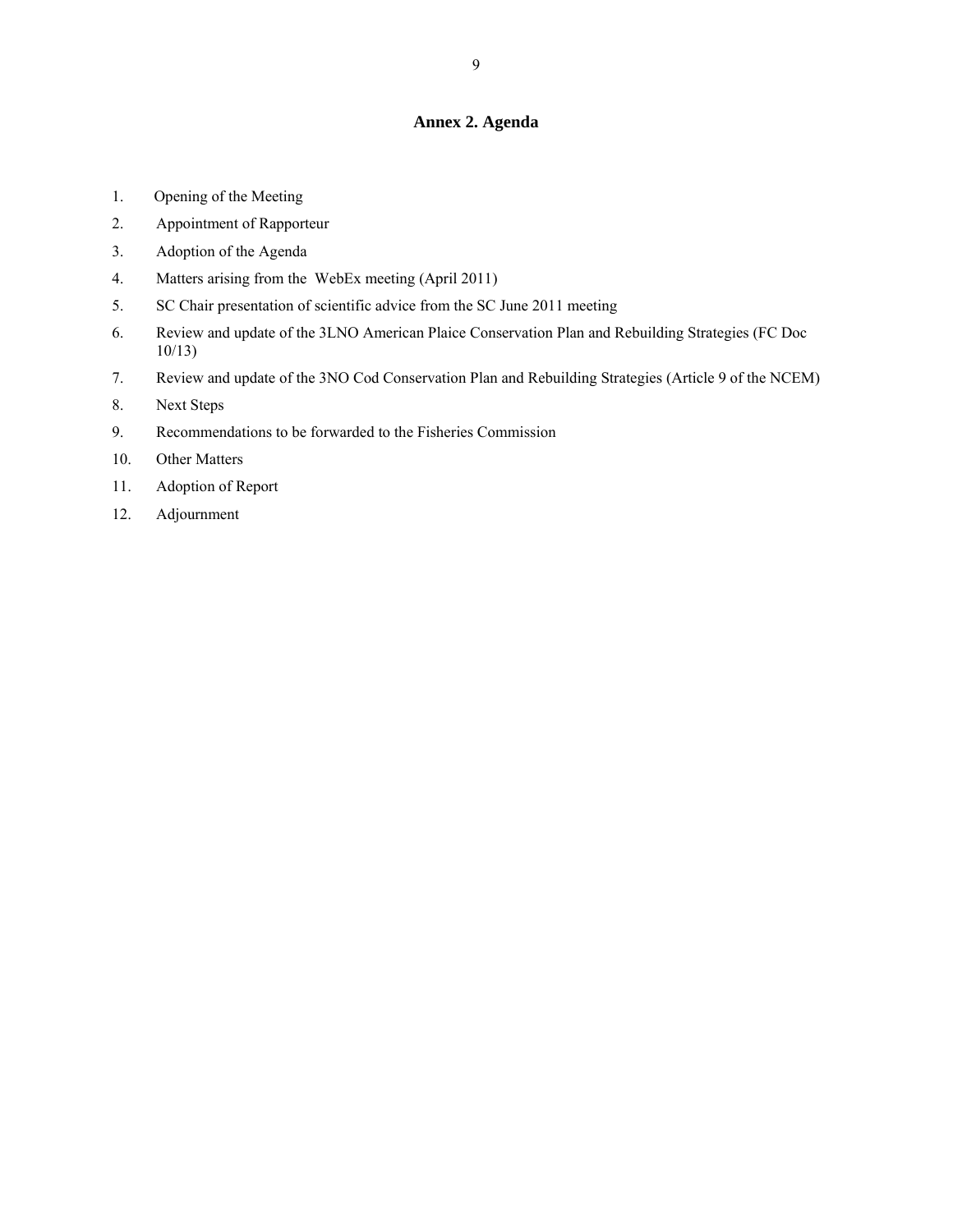# **Annex 3. Fisheries Commission Requests and Scientific Council Responses**  (FCWG-CPRS Working Paper 11/2)

For information purposes and to help facilitate discussions within the Working Group, the Secretariat has put together this working paper presenting the summary of the latest response from the Scientific Council to the FC Request for scientific advice concerning rebuilding and recovery plans and on fish stocks 3LNO American plaice and 3NO cod.

# Contents:

| FC Request for Advice                                                                                                                                                                                                                                                                     |                                                 | Scientific Advice                                                                                                             |                                 |  |
|-------------------------------------------------------------------------------------------------------------------------------------------------------------------------------------------------------------------------------------------------------------------------------------------|-------------------------------------------------|-------------------------------------------------------------------------------------------------------------------------------|---------------------------------|--|
| FC Request                                                                                                                                                                                                                                                                                | Request<br>Item and FC<br>Reference<br>Document | <b>SC Advice Formulation</b>                                                                                                  | <b>SC</b> Reference<br>Document |  |
| Evaluation of Rebuilding and Recovery<br>Plans                                                                                                                                                                                                                                            | Item 6 of FC<br>Doc 09/17                       | Advice formulated at the<br>September 2010 SC<br>Meeting.                                                                     | SC Reports 2010,<br>pp. 240-241 |  |
| In 2010, advice should be provided for<br>2011 and 2012 for Cod Div. 3NO                                                                                                                                                                                                                  | Item 2 of FC<br>Doc 09/17                       | Advice formulated at the<br>June 2010 SC Meeting                                                                              | SC Reports 2010,<br>pp. 28-30   |  |
|                                                                                                                                                                                                                                                                                           |                                                 | Monitoring of Cod in Div.<br>3NO, undertaken at the<br>June 2011 SC Meeting:<br>Scientific advice was re-<br><i>iterated.</i> | SCS Doc 11/16,<br>$p.27*$       |  |
| In 2011, advice should be provided for<br>2012 and 2013 for American plaice in<br>Div. 3LNO                                                                                                                                                                                               | Item 2 of FC<br>Doc $10/9$<br>Revised           | Advice formulated at the<br>June 2011 SC Meeting.                                                                             | SCS Doc 11/16, pp.<br>$10-11*$  |  |
| Fisheries Commission requests the<br>Scientific Council to identify $F_{\text{msy}}$<br>identify $B_{msv}$ and provide advice on the<br>appropriate selection of an upper<br>reference point for biomass (e.g. $B_{\text{buf}}$ ) for<br>3LNO American Plaice, 3NO cod and<br>3LN redfish | Item 7 of FC<br>Doc $10/9$<br>Revised           | Advice formulated at the<br>June 2011 SC Meeting.                                                                             | SCS Doc 11/16, pp.<br>$29-30*$  |  |
| Fisheries Commission requests the<br>Scientific Council to review the stock<br>recruit relationship for 3NO cod and the<br>historical productivity regime used in<br>setting the Blim value of 60 000t                                                                                    | Item 8 of FC<br>Doc $10/9$<br>Revised           | Advice formulated at the<br>June 2011 SC Meeting.                                                                             | SCS Doc 11/16, p.<br>$30*$      |  |

\*The SC June 2011 Meeting Report (SCS Doc 11/16) has been adopted by the Scientific Council. Pagination of the report may change due to formatting of the report document for publication.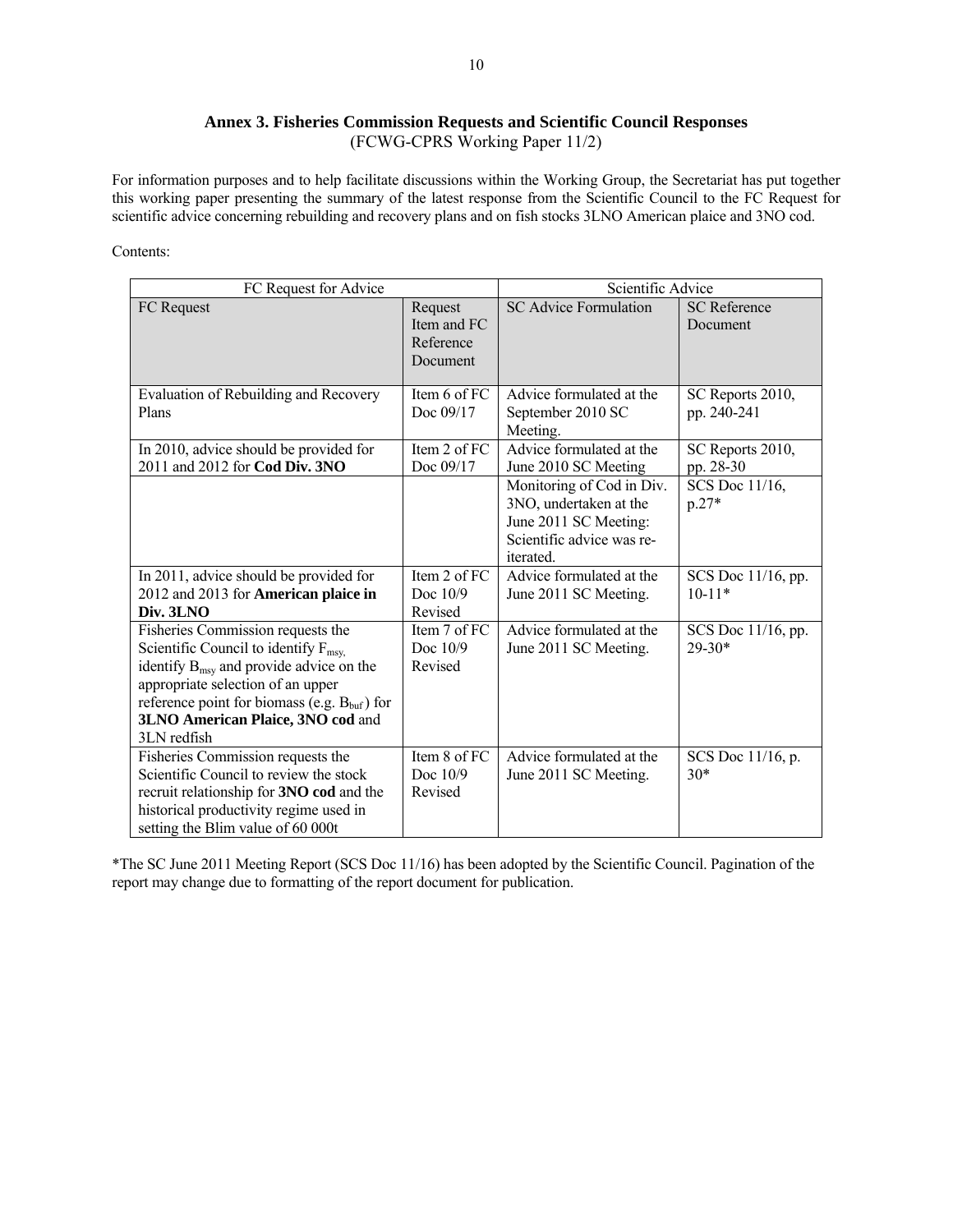#### **Evaluation of Rebuilding and Recovery Plans**

Fisheries Commission requested (Item 6 of FC Doc 09/17):

*Many of the stocks in the NAFO Regulatory Area are well below any reasonable level of B<sub>lim</sub> or B<sub>buf</sub>. For these stocks, the most important task for the Scientific Council is to inform on how to rebuild the stocks. In this context and building on previous work of the Scientific Council in this area, the Scientific Council is requested to evaluate various scenarios corresponding to recovery plans with timeframes of 5 to 10 years, or longer as appropriate. This evaluation should provide the information necessary for the Fisheries Commission to consider the balance between risks and yield levels, including information on the consequences and risks of no action at all.* 

*a) information on the research and monitoring required to more fully evaluate and refine the reference points described in paragraphs 1 and 3 of Annex II of the Agreement; these research requirements should be set out in the order of priority considered appropriate by the Scientific Council;* 

**Response**: Many NAFO stocks have limit reference points (LRP) or proxies, but few have all the reference points necessary to fully delineate the NAFO PA framework (e.g. buffer RPs). In some cases, neither reference points nor proxies can be calculated (or agreed) with the data available. In other cases, proxies for biomass-based LRP have been derived from time series of survey data, but in general, some population modeling is required to produce limit reference points.

In the NAFO PA framework, there are no stocks where buffer reference points have been defined. This prevents the full application of the PA framework, in that the "Safe Zone" cannot be fully delineated. In some cases, where stocks are shown to be above  $B_{msy}$ , and *F* is below  $F_{msy}$ , stocks have been assumed to be in the Safe Zone. In some other jurisdictions, the buffer reference points have been replaced by points such as  $B_{msv}$ , or some fraction thereof, referred to in language such as an Upper Stock Reference. Perhaps the concept of reference points is worth revisiting for certain stocks under the NAFO PA Framework.

*b) any other aspect of Article 6 and Annex II of the Agreement which the Scientific Council considers useful for implementation of the Agreement's provisions regarding the precautionary approach to capture fisheries;* 

**Response**: Paragraph 2 of Annex II introduces the concept of target reference points. Few NAFO stocks have explicit target RPs, or a complete suite of pre-agreed conservation and management actions in all the PA zones.

Scientific Council considers it is important that RPs and Harvest Control Rules be properly tested, to ensure that they are compliant with the Precautionary Approach (PA). Management strategy evaluation to test harvest control rules is a good solution, recognizing that this is labor intensive and requires specialized expertise not generally available within Scientific Council. The NAFO PA framework does not explicitly deal with rebuilding scenarios, although Fisheries Commission has asked Scientific Council to consider these situations in is advice for stocks below *Blim*. One approach would be to consider developing rebuilding strategies for any particular stocks in conjunction with Fisheries Commission.

*c) propose criteria and harvest strategies for new and developing fisheries so as to ensure they are maintained within the Safe Zone.* 

**Response**: In the case of reopened or new fisheries, initial TACs should be conservative enough to ensure high probability that the stock does not fall below the prescribed limit, as indicated in Paragraph 6 of Article 6. Scientific Council has followed this practice in its advice for re-opened stocks such as Div. 3LNO yellowtail, Div. 3M cod, and Div. 3LN redfish.

d) *Provide, at its annual meeting in 2010, an overview of strategies to recover depleted fish stocks in the Northwest Atlantic, taking into account the proceedings of the NAFO co-sponsored "ICES PICES UNCOVER Symposium on Rebuilding Depleted Fish Stocks - Biology, Ecology, Social Science and Management Strategies" which is to take place November 3-6 2009 in Warnemünde, Germany.* 

**Response**: The following are some key observations from the UNCOVER Symposium in 2009, as contained in the summary report (SCS Doc. 10/18) reviewed by Scientific Council in June 2010: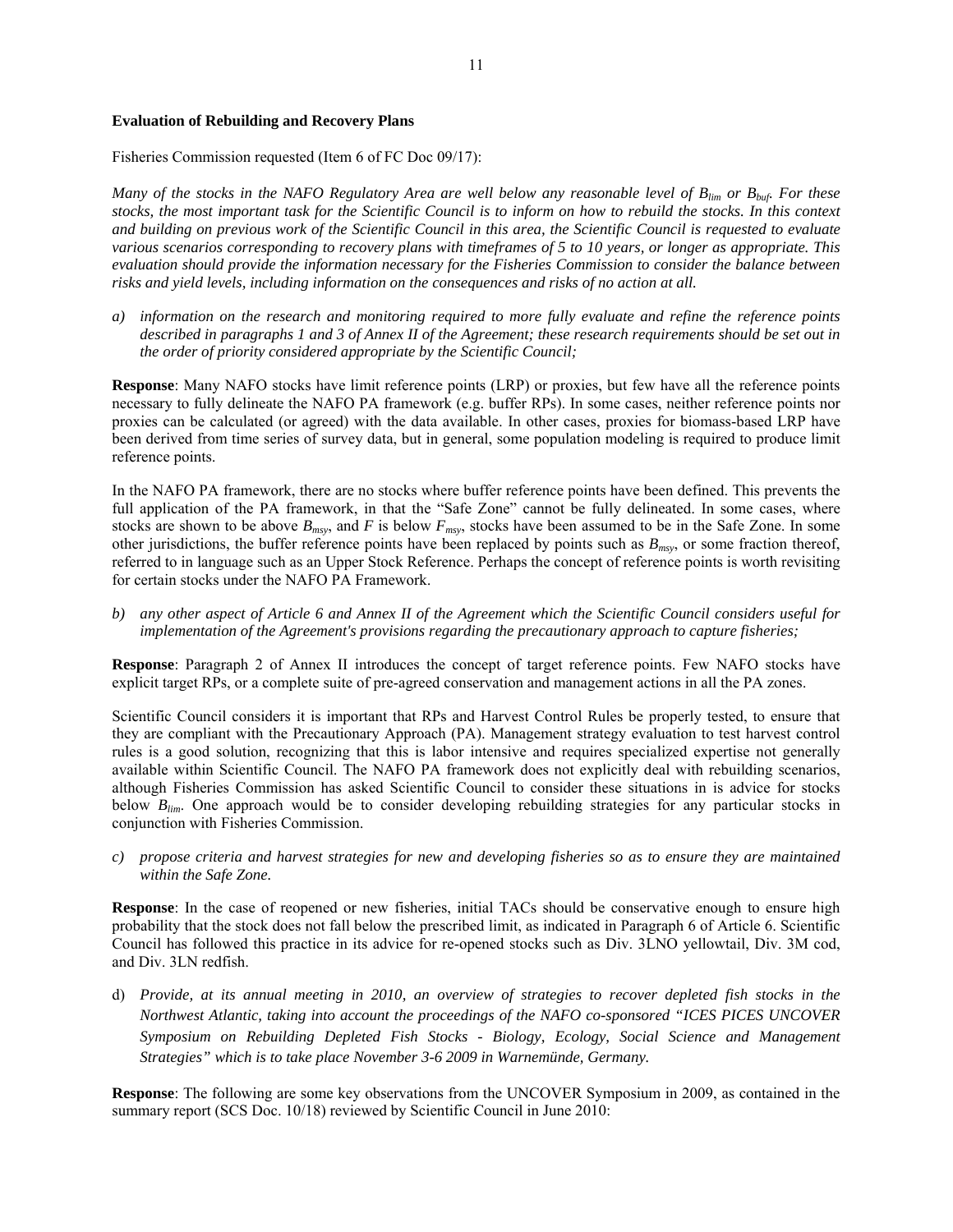- There is a rich knowledge of stock rebuilding experiences available to draw upon. The current evidence is overwhelming that management can be effective in rebuilding of fisheries and restoring the economic and social benefits derived from sustainable fisheries.

- Stock recovery needs to be carefully considered as the end points may not be well known. While stock rebuilding may be possible, stock recovery may not. If fisheries-induced evolutionary changes have occurred, or if ecosystem and climate changes have significantly altered depleted fish stocks, restored stocks (in terms of biomass) may differ markedly from their status prior to depletion. In some cases, recovery to former biomass levels may not be possible.

- Uncertainties will always exist with respect to the stock rebuilding/stock recovery process, but these uncertainties should not undermine the development and implementation of recovery plans. A precautionary and adaptive approach may be required to avoid delays in taking effective action, not only for stocks already in dire straits, but to keep those that are beginning to show signs of reduction from becoming depleted.

- Significant investments will be required in fishery science. New assessment tools will be needed when stocks are managed at much lower rates (e.g,  $F = M$ ). Fishery science will need to more integrated in the future and incorporate habitat, environmental, and ecosystem aspects.

- The human and economic costs of stock recovery to society need to be documented and communicated. Recognition of the considerable costs and resources involved in recovery efforts should help management to vigorously avoid stock collapses in the future. Stock recovery invariably implies significant transition costs.

It was also thought that most successful rebuilding programs have incorporated substantial, measurable reductions in fishing mortality at the onset, rather than relying on incremental small reductions over time.

In considering NAFO-managed stocks below *Blim* and therefore in need of rebuilding, Scientific Council advises that the main strategy to consider is keeping fishing mortality as low as possible, as even when directed fisheries are closed, by-catches in other fisheries often generate fishing mortalities which hinder rebuilding. This may be necessary for extended periods. Rebuilding targets should be set so as to achieve sustainable long-term yields; one rebuilding target with well-known properties which has been agreed to in many jurisdictions is *Bmsy*. Rebuilding plans should include a reasonable timeframe for stock recovery, recognizing the uncertainties involved. *Blim* is not a rebuilding target for stocks, and rebuilding plans must include harvest strategies which have low risks of stocks again declining below *Blim*, once fisheries are reopened. Harvest control rules should be compliant with the NAFO precautionary approach framework, and be tested through simulations where possible, rather than be chosen on an *ad hoc* basis. For stocks with a biomass below *Bbuf* or fishing mortality greater than *Fbuf*, yield must be balanced against stock growth by reducing *F* below *Fbuf*, while ensuring a low probability that biomass will decline below *Blim*.

Scientific Council further noted that most NAFO rebuilding actions for stocks below *Blim* are related to bycatch control, which poses additional difficulties. The NAFO PA framework has not been revised since its adoption in 2004 (FC Doc. 04/17), and should be examined particularly with regard to how rebuilding could be achieved for depleted stocks - whether under bycatch or directed fishing. Again, one approach would be to consider developing rebuilding strategies for any particular stocks in conjunction with Fisheries Commission.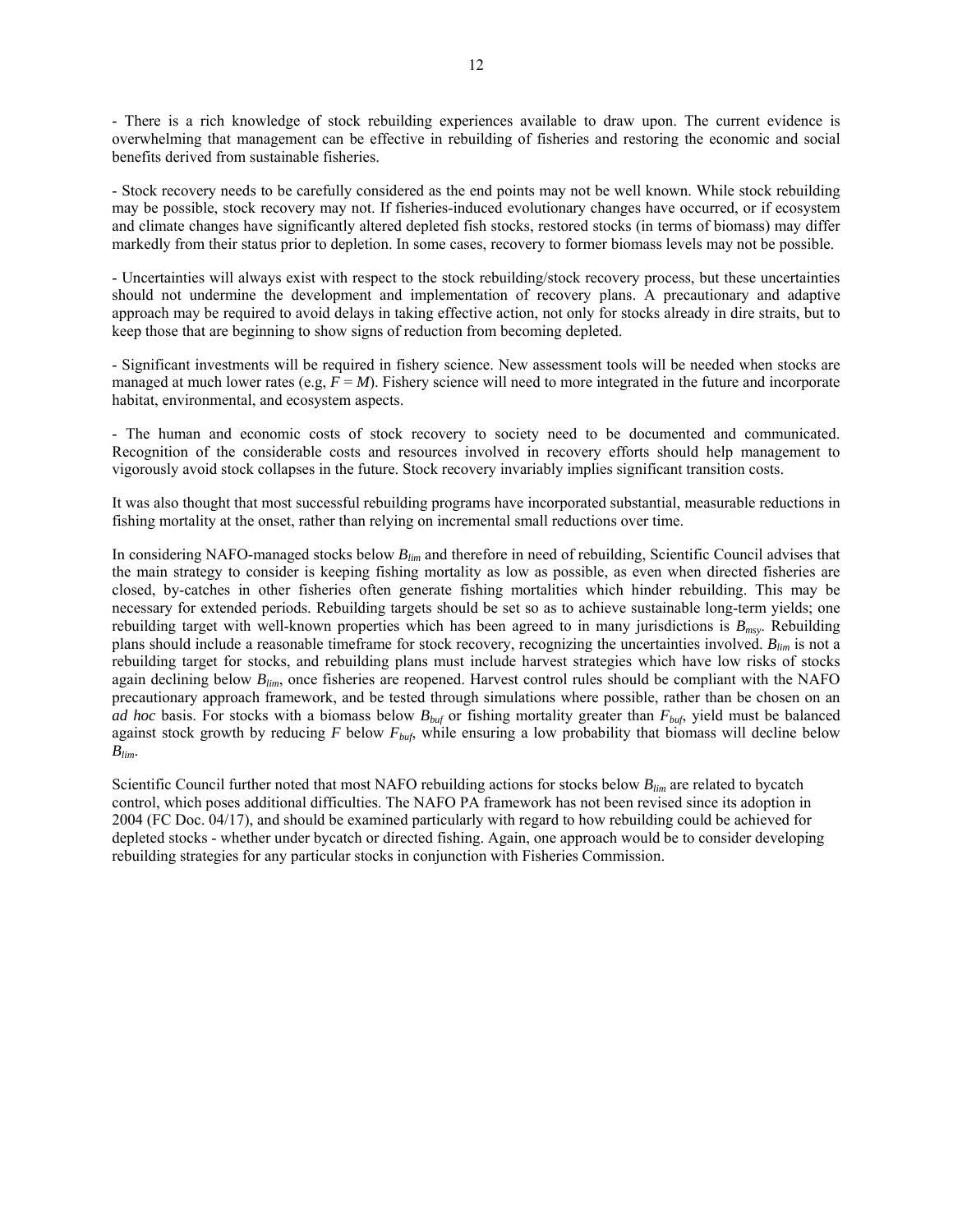# *Cod in Div. 3NO*

**Background**: This stock occupies the southern part of the Grand Bank of Newfoundland. Cod are found over the shallower parts of the bank in summer, particularly in the Southeast Shoal area (Div. 3N) and on the slopes of the bank in winter as cooling occurs.

**Fishery and Catches**: This stock has been under moratorium to directed fishing since February 1994. Since the moratorium catch increased from 170 t in 1995, peaked at about 4 800 t in 2003 then declined to 600 t in 2006. Since 2006 catches have increased steadily to 1 100 t in 2009.

| Catch $(000 t)$ |                |                  | TAC ('000 t) |        |  |
|-----------------|----------------|------------------|--------------|--------|--|
| Year            | <b>STACFIS</b> | 21 A             | Recommended  | Agreed |  |
| 2007            | 08             | 07               | ndf          | ndf    |  |
| 2008            | 09             | 0.7 <sup>1</sup> | ndf          | ndf    |  |
| 2009            |                | $0.6^1$          | ndf          | ndf    |  |
| 2010            |                |                  | ndf          | ndf    |  |

1 Provisional.

ndf No directed fishing.



**Data**: Length and age composition were available from the 2007-2009 trawler fisheries to update catch at age. Canadian spring (1984-2009), autumn (1990- 2009), and juvenile (1989-1994) surveys; and EU-Spain Div. 3NO May-June surveys provided abundance, biomass and size structure information.

**Assessment**: An analytical assessment was presented to estimate population numbers, biomass and SSB at 1 Jan in 2010.

*Biomass*: The 2010 total biomass and spawning biomass remain low but are estimated to be at their highest levels since 1992.



*Fishing Mortality:* Has been declining since 2006. Estimates for ages 4-6 in 2008 and 2009 are less than 0.06 and are amongst the lowest estimated during the moratorium.



*Recruitment*: Remains low but has been improving in recent years with current estimates of the 2005-2007 year classes comparable to those from the mid- to late 1980s.

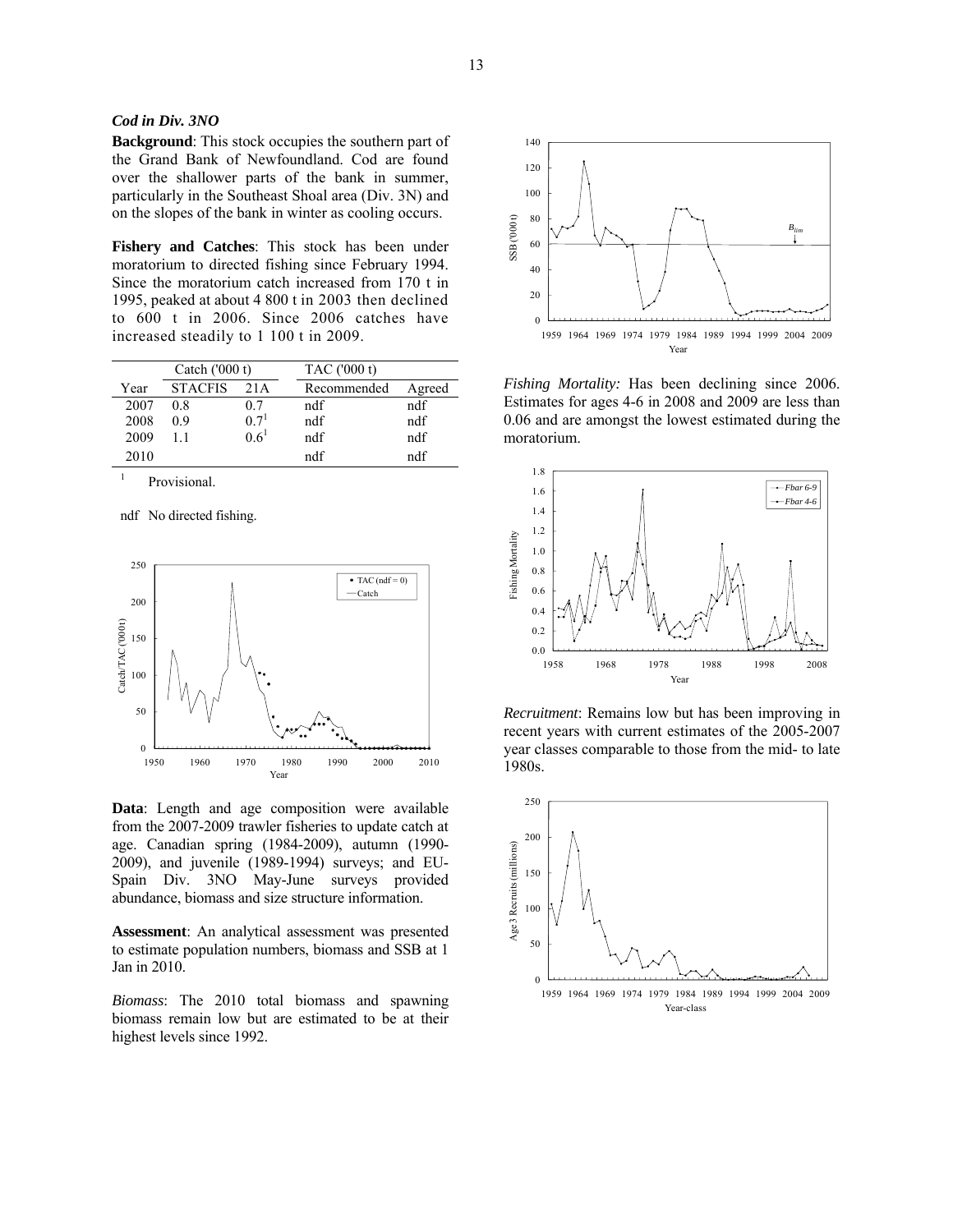**State of the Stock**: Remains relatively low but has improved in recent years to levels just prior to the moratorium. Nevertheless, SSB is still well below *Blim*.

**Reference Points**: The current best estimate of *Blim* is 60 000 t. SSB in 2010 is estimated to be 12 700 t which is 21% of  $B_{lim}$ .



**Stochastic Projection Results:** 

| $F=0$      | Beginning of Year SSB |       |       |       |  |
|------------|-----------------------|-------|-------|-------|--|
| Percentile | 2010                  | 2011  | 2012  | 2013  |  |
| 0.95       | 17456                 | 30414 | 50423 | 66023 |  |
| 0.75       | 14963                 | 25056 | 39827 | 51819 |  |
| 0.5        | 13498                 | 22181 | 34369 | 44368 |  |
| 0.25       | 12150                 | 19752 | 30157 | 38374 |  |
| 0.05       | 10283                 | 16572 | 24722 | 31190 |  |
|            |                       |       |       |       |  |

| $F=0.07$   | Beginning of Year SSB |       |       |       |
|------------|-----------------------|-------|-------|-------|
| Percentile | 2010                  | 2011  | 2012  | 2013  |
| 0.95       | 17358                 | 27999 | 42894 | 52622 |
| 0.75       | 14853                 | 23418 | 34660 | 42223 |
| 0.5        | 13388                 | 20791 | 30294 | 36493 |
| 0.25       | 12028                 | 18165 | 26116 | 31222 |
| 0.05       | 10261                 | 15263 | 21474 | 25067 |
|            |                       |       |       |       |
|            |                       |       |       |       |
| $F=0.07$   |                       | Yield |       |       |
| Percentile | 2010                  | 2011  | 2012  | 2013  |
| 0.95       | 2843                  | 4092  | 4343  | 4602  |
| 0.75       | 2356                  | 3237  | 3382  | 3567  |
| 0.5        | 2054                  | 2765  | 2862  | 2957  |
| 0.25       | 1768                  | 2351  | 2419  | 2461  |
| 0.05       | 1478                  | 1877  | 1904  | 1909  |

**Short-term considerations**: Simulations were carried out to examine the trajectory of the stock under two scenarios of fishing mortality: *F*=0, *F*=0.07 (the average *F* on ages 4-6 from 2007-2009). Simulations were limited to a 3-year period. Given the SSB is still estimated to be well below *Blim*, recruitment (at age 3) was only re-sampled from 1994-2009 as this represents a reasonable expectation of what has occurred under low productivity conditions. At  $F = 0$ spawning stock biomass is estimated to increase and there is an 88% probability that SSB will remain under  $B_{lim}$  by 2013. At  $F = 0.07$  the population is estimated to grow more slowly. If the fishing mortality in 2010-2012 remains at the average estimated in 2007-2009 then yield is estimated to increase over the 3-year time period.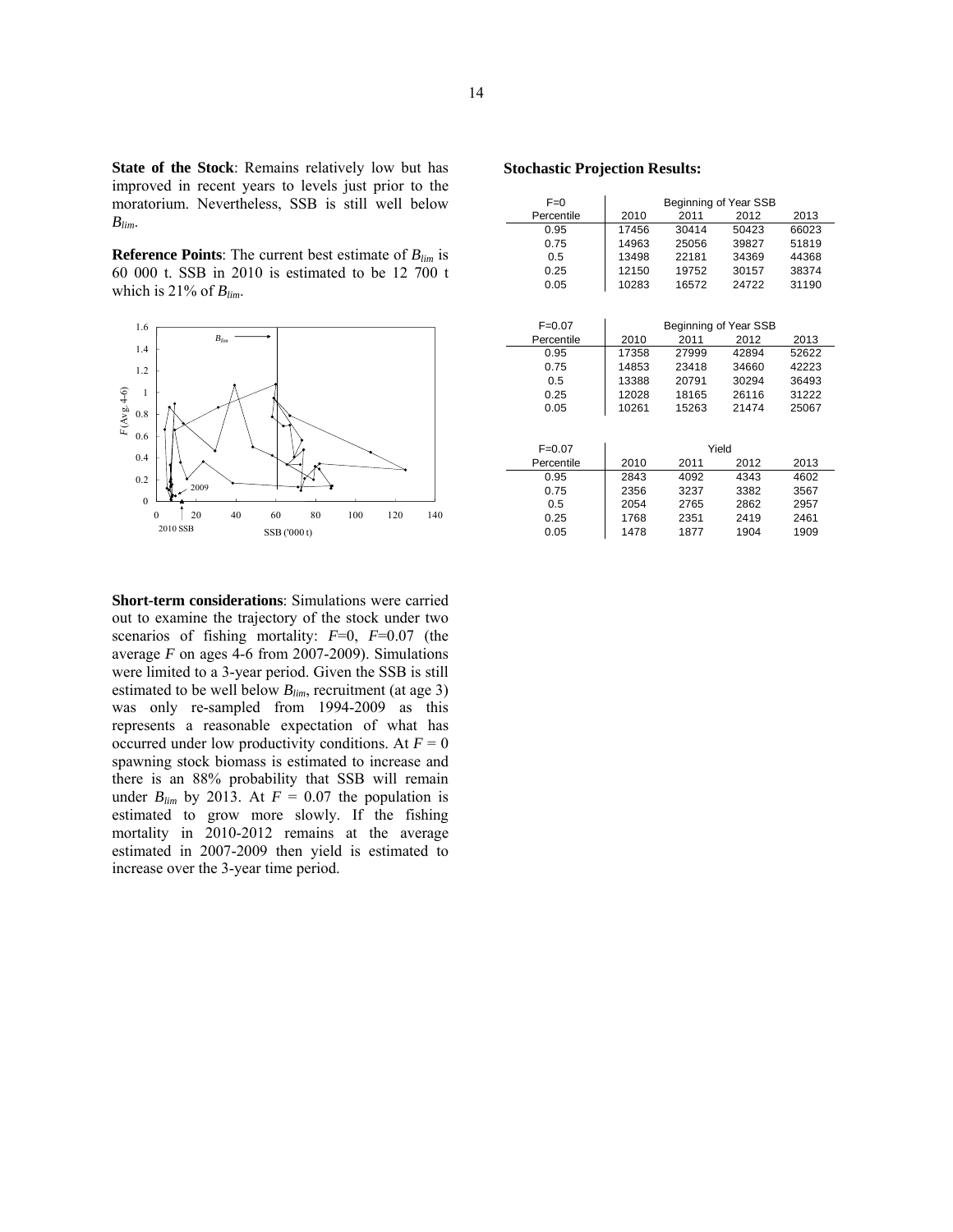

**Recommendation**: There should be no directed fishing for cod in Div. 3N and Div. 3O in 2011-2013. Bycatches of cod should be kept to the lowest possible level and restricted to unavoidable bycatch in fisheries directed for other species.

**Special Comments**: The next assessment will be in 2013.

**Sources of Information**: SCR. Doc. 10/9, 42; SCS Doc. 10/5, 6, 7; 09/5, 09/12; 08/5, 6, 7.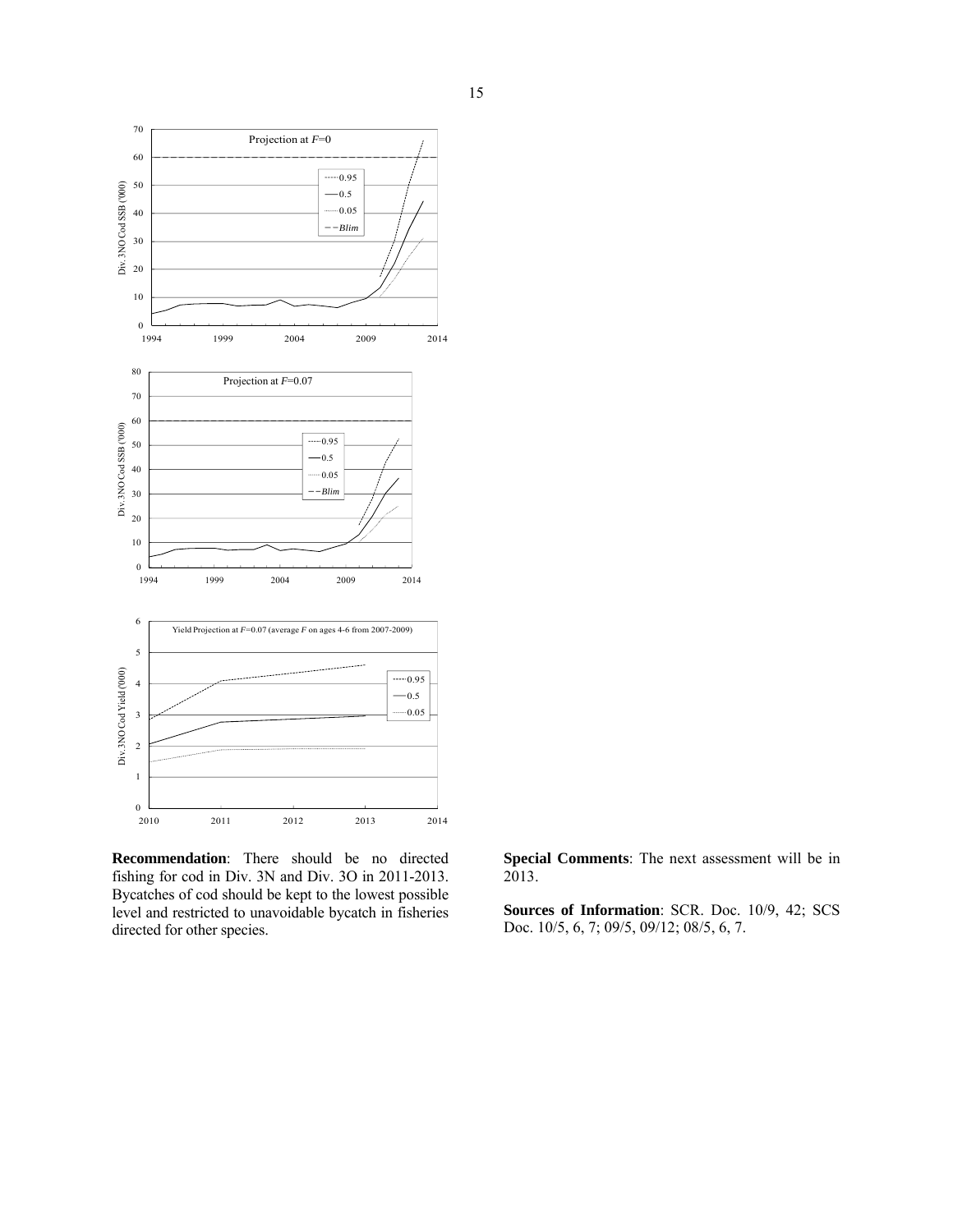#### *American plaice in Divisons 3LNO*

**Background:** Historically, American plaice in Div. 3LNO has comprised the largest flatfish fishery in the Northwest Atlantic.

**Fishery and Catches:** In most years the majority of the catch has been taken by offshore otter trawlers. There was no directed fishing in 1994 and there has been a moratorium since 1995. Catches increased after the moratorium until 2003 after which they began to decline. Total catch in 2010 was 2 898 t, mainly taken in the Regulatory Area.

| Catch $(000 t)$ |                |     |             | TAC ('000 t) |  |  |
|-----------------|----------------|-----|-------------|--------------|--|--|
| Year            | <b>STACFIS</b> | 21  | Recommended | Agreed       |  |  |
|                 |                |     |             |              |  |  |
| 2008            | 2.5            | 1.9 | ndf         | ndf          |  |  |
| 2009            | 3.0            | 1.8 | ndf         | ndf          |  |  |
| 2010            | 2.9            | 15  | ndf         | ndf          |  |  |
| 2011            |                |     | ndf         | ndf          |  |  |

ndf No directed fishing.



**Data:** Biomass and abundance data were available from: annual Canadian spring (1985-2010) and autumn (1990-2010) bottom trawl surveys; and EU-Spain surveys in the NAFO Regulatory Area of Div. 3NO (1995-2010). Age data from Canadian bycatch as well as length frequencies from EU-Portugal and EU-Spain bycatch were available for 2010.

**Assessment:** An analytical assessment using the ADAPTive framework tuned to the Canadian spring, Canadian autumn and the EU-Spain Div. 3NO survey was used. Natural mortality (*M*) was assumed to be 0.2 on all ages except from 1989-1996, where M was assumed to be 0.53 on all ages.

*Biomass:* Despite the increase in biomass since 1995, the biomass is very low compared to historic levels. SSB declined to the lowest estimated level in 1994 and 1995. SSB has been increasing since then and is currently at 34, 000 t. *Blim* for this stock is 50 000 t.



*Recruitment:* Estimated recruitment at age 5 indicates that the 2003 year class is comparable to the 1987- 1990 year classes but well below the long-term average.



*Fishing mortality:* Fishing mortality on ages 9 to 14 has generally declined since 2001.



**State of the Stock:** The stock remains low compared to historic levels and, although SSB is increasing, it is still estimated to be below *Blim*. Estimated recruitment at age 5 indicates that the 2003 year class is comparable to the 1987-1990 year classes but well below the long-term average.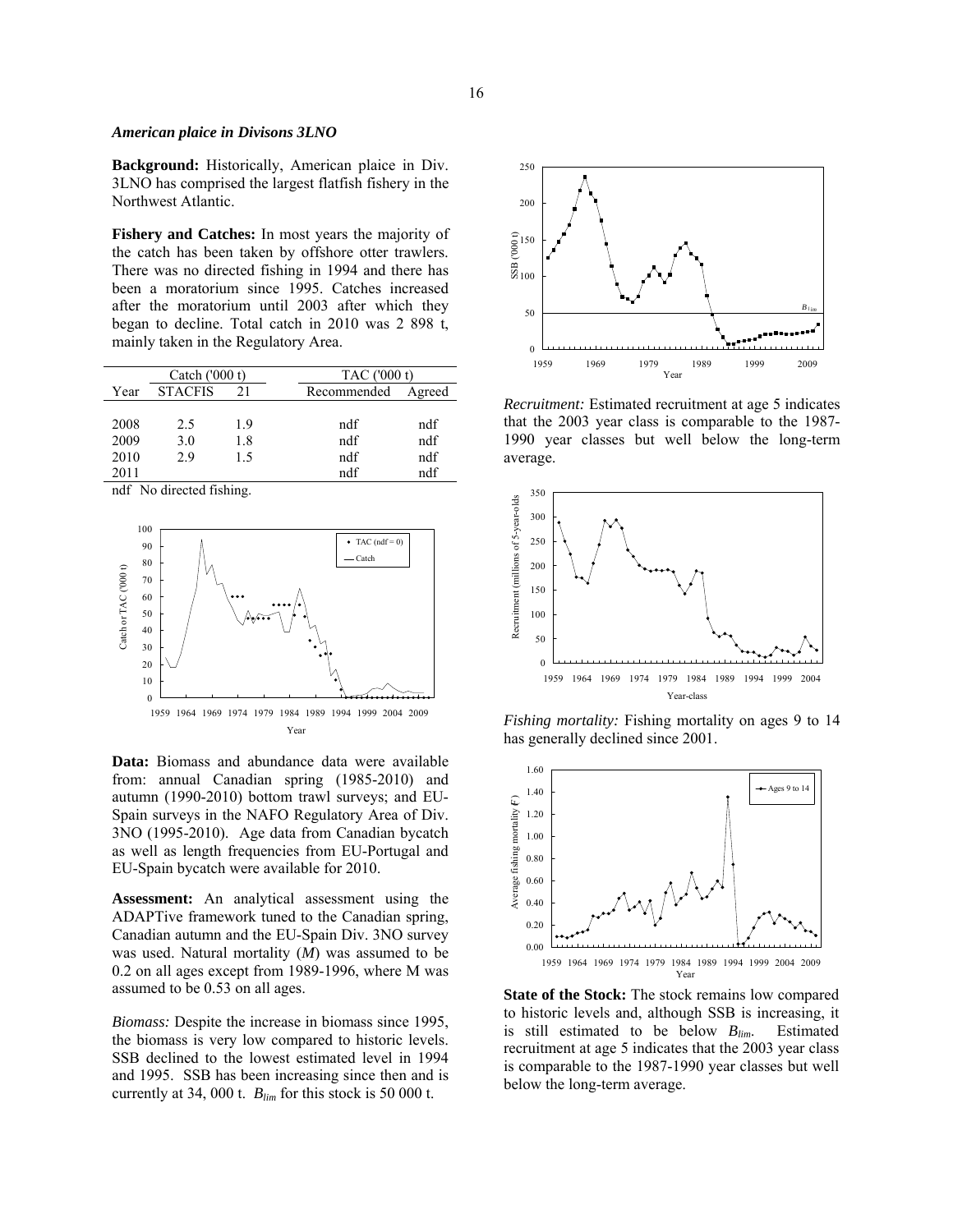**Reference Points:** An examination of the stock recruit scatter shows that good recruitment has rarely been observed in this stock at SSB below 50 000 tons and this is currently the best estimate of *Blim*. In 2011 STACFIS adopted an  $F_{lim}$  of 0.31 for this stock based on  $F_{MSY}$  (see SC VII.1.d.i). The stock is currently below *Blim* and current fishing mortality is below *Flim*.



**Short term considerations:** Simulations were carried out to examine the trajectory of the stock under 3 scenarios of fishing mortality:  $F = 0$ ,  $F = F_{2010}$ (0.11), and  $F_{0,I}$  (0.16). Simulations were limited to a 2-year period. Recruitment was resampled from three sections of the estimated stock recruit scatter, depending on SSB.

SSB is projected to have a 50% probability of reaching  $B_{lim}$  by the start of 2014 (i.e. end of 2013) when *F*=0. Although SSB is also projected to increase slowly with  $F_{current}$  and  $F_{0.1}$  the probability of reaching *Blim* by the start of 2014 under these scenarios is less than 50%.

|                   | $F = 0$      |              |     |                  |     |     |
|-------------------|--------------|--------------|-----|------------------|-----|-----|
|                   |              | SSB ('000 t) |     |                  |     |     |
|                   | p5           | p50          | p95 |                  |     |     |
| 2011              | 29           | 33           | 38  |                  |     |     |
| 2012              | 36           | 41           | 47  |                  |     |     |
| 2013              | 42           | 48           | 56  |                  |     |     |
| 2014              | 46           | 53           | 64  |                  |     |     |
|                   |              |              |     |                  |     |     |
| $F_{2010} = 0.11$ |              |              |     |                  |     |     |
|                   | SSB ('000 t) |              |     | Yield ('000 t)   |     |     |
|                   | p5           | p50          | p95 | p5               | p50 | p95 |
| 2011              | 29           | 33           | 37  | 3.2              | 3.6 | 4.1 |
| 2012              | 33           | 37           | 43  | 3.7              | 4.1 | 4.7 |
| 2013              | 36           | 41           | 47  | 3.9              | 4.3 | 4.9 |
| 2014              | 37           | 42           | 49  |                  |     |     |
|                   |              |              |     |                  |     |     |
|                   |              |              |     | $F_{0.1} = 0.16$ |     |     |
|                   | SSB ('000 t) |              |     | Yield ('000 t)   |     |     |
|                   | p5           | p50          | p95 | p5               | p50 | p95 |
| 2011              | 29           | 33           | 37  | 4.5              | 5.1 | 5.8 |
| 2012              | 32           | 36           | 42  | 5.0              | 5.7 | 6.5 |
| 2013              | 33           | 38           | 44  | 5.1              | 5.7 | 6.5 |
| 2014              | 33           | 38           | 45  |                  |     |     |

**Recommendation:** There should be no directed fishing on American plaice in Div. 3LNO in 2012 and 2013. Bycatches of American plaice should be kept to the lowest possible level and restricted to unavoidable bycatch in fisheries directing for other species.

**Special Comment:** The next full assessment of this stock will be conducted in 2013.

**Sources of Information:** SCS Doc. 11/4, 5, 7, 11; SCR Doc. 11/5, 19, 32, 37, 39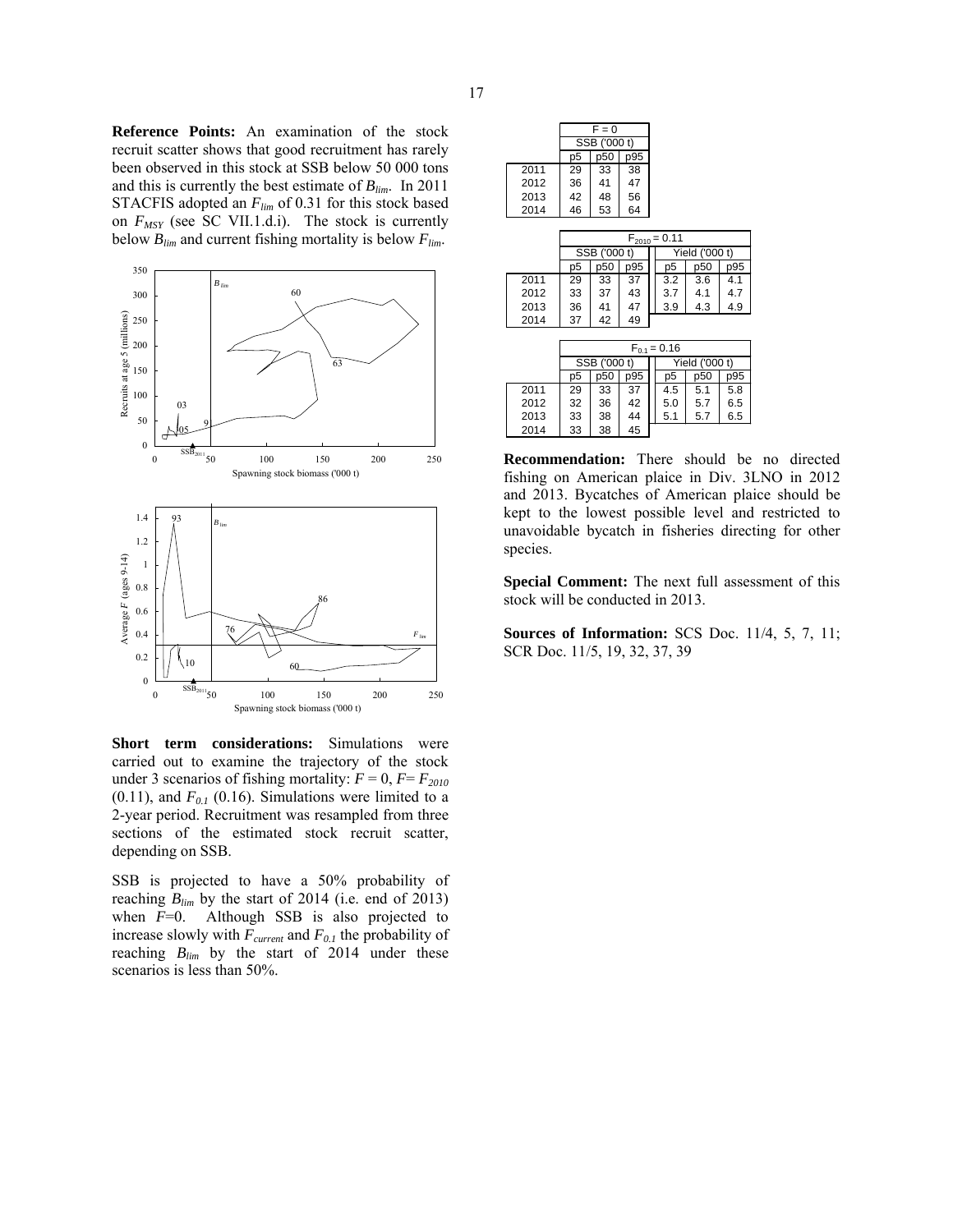#### **d) Special Requests for Management Advice**

#### *i) Reference point for Div. 3LNO A. plaice, Div. 3NO Cod, Div. 3LN redfish (Item 7)*

*Fisheries Commission requests the Scientific Council to identify F<sub>msy</sub>, identify B<sub>msy</sub> and provide advice on the appropriate selection of an upper reference point for biomass (e.g. Bbuf ) for 3LNO American Plaice, 3NO cod and 3LN redfish.* 

Scientific Council responded:

Results of the last assessments of these stocks (2010) were used in the estimation of reference points. Div. 3LN redfish is assessed using a surplus production model (ASPIC) and the reference points for that stock are derived directly from the results of the ASPIC. For Div. 3NO cod and Div. 3LNO American plaice reference points were obtained though simulation by running the population to equilibrium with the dynamics determined by the spawner-recruit relationship, together with weights, maturity and partial recruitment vectors. Scientific Council notes that the available data for 3NO cod and 3LNO American plaice do not span the entire production curve and therefore large uncertainty in the estimated reference points can be expected.

|                          | Div. 3LNO American plaice | Div. 3NO cod  | Div. 3LN redfish |
|--------------------------|---------------------------|---------------|------------------|
| msy                      | 0.31                      | 0.30          | 0.13             |
| $\boldsymbol{\nu}_{msv}$ | 242 000 t SSB             | 248 000 t SSB | 186 000 t        |

 $B_{\text{buf}}$  is a stock biomass level above  $B_{\text{lim}}$  that is required in the absence of analyses of the probability that current or projected biomass is below Blim. All three of the stocks in the present request have analyses of the probability that biomass is below B<sub>lim</sub> and a Bbuf is not required. For these stocks an additional zone(s) between Blim and Bmsy in the NAFO Precautionary Approach Framework could be considered.

Changes in population biology and in fishing practices can have a large impact on the estimated level of some reference points. For example, for Div. 3LNO American plaice, although the estimate of Fmsy of 0.31 is considered to be the most appropriate at this time, estimates of Fmsy ranged from 0.21 to 0.47 depending on the period used to compute the input parameters. These reference points therefore need to be reevaluated on a regular basis, the frequency of which will be stock specific depending on how much change there is in biological parameters and fisheries selectivity over time.

The use of any of these reference points in a precautionary approach framework or rebuilding plan needs to be evaluated for any stock to which they are applied. There needs to be a harvest control rule (management strategy) which is mathematically explicit in order to allow formal testing. Any proposed management/rebuilding strategy should be subject to robustness testing to determine the merit of the proposed strategy. This should then be followed by full management strategy evaluation. All such analyses conducted for the Fisheries Commission should be thoroughly peer reviewed by Scientific Council.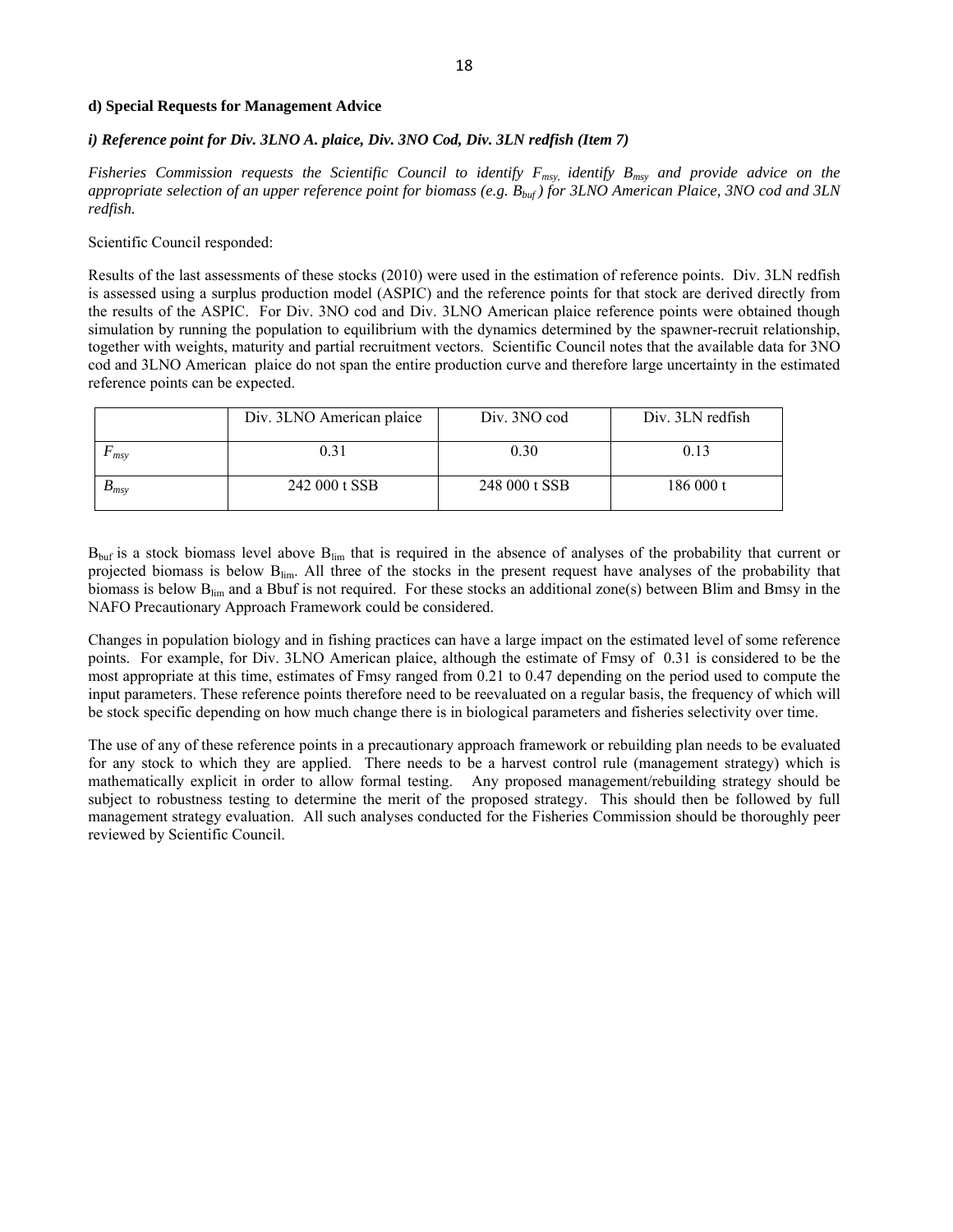# *ii) Stock recruit relationship and B<sub>lim</sub> for Div. 3NO cod (Item 8)*

*Fisheries Commission requests the Scientific Council to review the stock recruit relationship for 3NO cod and the historical productivity regime used in setting the Blim value of 60 000t.* 

Scientific Council responded:

The stock recruit data for Div. 3NO cod from the most recent assessment (2010) were examined. Six different stock recruit models were fit to these data. While no particular S-R approach is strongly supported by the data, the Loess smoother fitted to log recruitment provides a general description of the past response of recruitment to SSB and can be used as a basis for deriving reference points. This model gives an estimate of Blim of about 60 000 t.

The Scientific Council will review in detail the biological reference points in the context of the PA framework when the SSB has reached half the current estimate of *Blim*. In order to conduct this review a number of stock recruit pairs are required once the stock has reached and exceeded 30 000 t of SSB. The most recent estimate of SSB (from the 2010 assessment) for this stock is 12 700 t. In the most optimistic projection scenario (*F*=0) the stock will not be above 30 000 t of SSB until 2012. It will be 2015 before recruitment at age 3 produced by the 2012 SSB is observed.

There is no basis at this stage to suggest a  $B_{lim}$  lower than 60 000 t of SSB.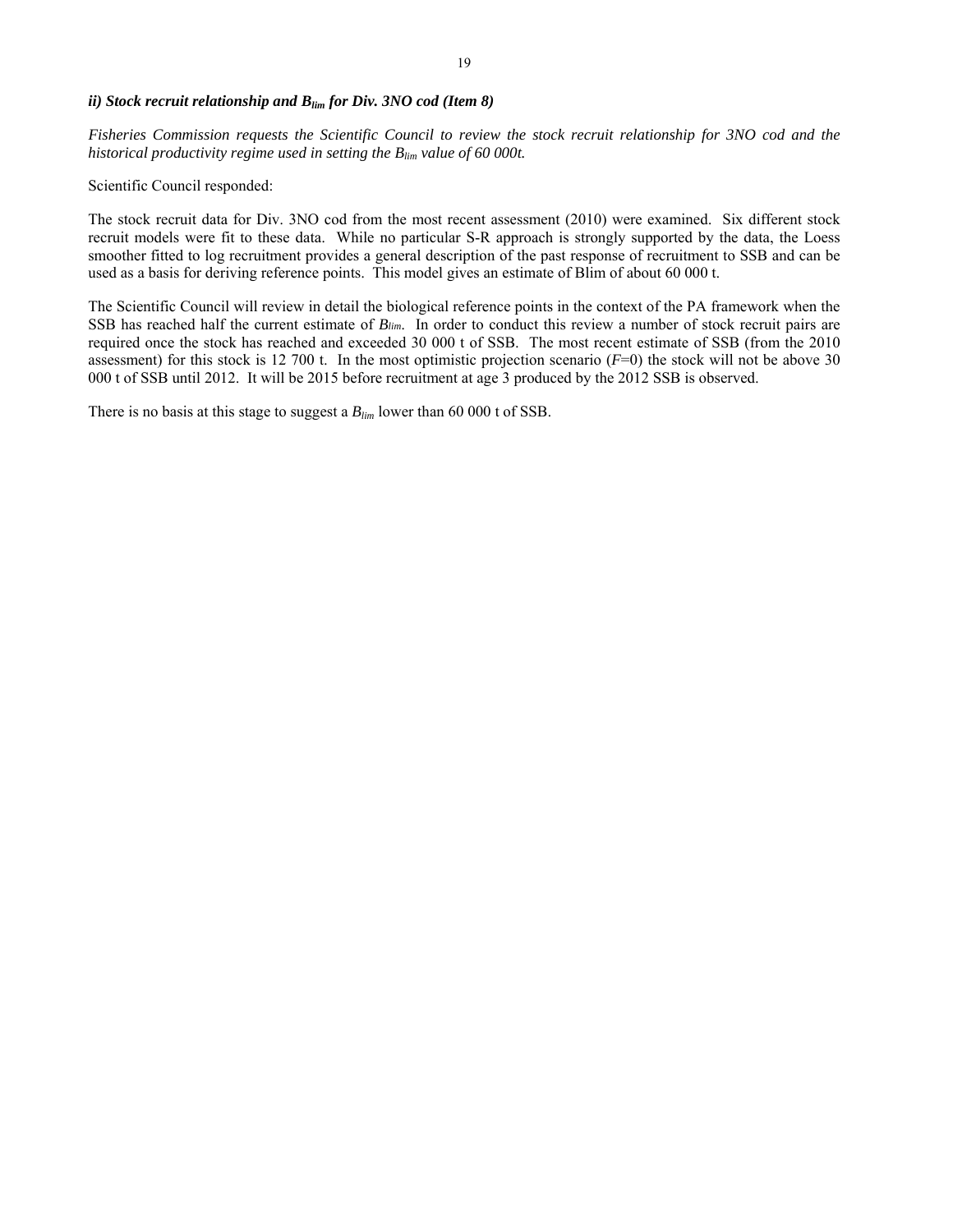# **Annex 4. Interim 3LNO American Plaice Conservation Plan and Rebuilding Strategy**

# (FCWG-CPRS Working Paper 11/3, Revision 5)

# **1. Objective(s):**

- a) Long-term Objective: The long-term objective of this Conservation Plan and Rebuilding Strategy is to achieve and to maintain the 3LNO American plaice Spawning Stock Biomass (SSB) in the 'safe zone', as defined by the NAFO Precautionary Approach framework, and at or near Bmsy.
- b) Interim Milestone: As an interim milestone, increase the 3LNO American plaice Spawning Stock Biomass (SSB) to a level above the Limit Reference Point (Blim). It may reasonably be expected that Blim will not be reached until after 2014.

# **2. Reference Points:**

- a) Limit reference point for spawning stock biomass (Blim) 50,000t
- b) An intermediate stock reference point or security margin  $\text{Bisr}^1 [100,000t]$
- c) Limit reference point for fishing mortality (Flim = Fmsy)  $0.31$
- d) Bmsy  $[242,000t]$

# **3. Re-opening to Directed Fishing:**

- a) A re-opening of a directed fishery should only occur when the estimated SSB, in the year projected for opening the fishery, has a very low<sup>2</sup> probability of actually being below Blim.
- b) An annual TAC should be established at a level which is projected to result in:
	- i. continued growth in SSB,
	- ii. low<sup>3</sup> probability of SSB declining below Blim throughout the subsequent  $3$ -year period, and
	- iii. fishing mortality < F0.1

# **4. Harvest Control Rules:**

Noting the desire for relative TAC stability, the projections referred to in items (a) through (d) below should consider the effect of maintaining the proposed annual TAC over 3 years. Further, in its application of the Harvest Control Rules, Fisheries Commission may, based on Scientific Council analysis, consider scenarios which either mitigate decline in SSB or limit increases in TACs as a means to balance stability and growth objectives.

- a) When SSB is below Blim:
	- i. no directed fishing, and
	- ii. by-catch should be restricted to unavoidable by-catch in fisheries directing for other species
- b) When SSB is between Blim and Bisr:
	- i. TACs should be set at a level(s) to allow for continued growth in SSB consistent with established rebuilding objective(s),
	- ii. TACs should result in a low probability of SSB declining below Blim throughout the subsequent 3 year period, and
	- iii. Biomass projections should apply a low risk tolerance
- c) When SSB is above Bisr:

- i. TACs should be set at a level(s) to allow for growth in SSB consistent with the long term objective, and
- ii. Biomass projections should apply a risk neutral approach (i.e. mean probabilities)

 $<sup>1</sup>$  A 'buffer zone' (Bbuf) is not required under the NAFO PA given the availability of risk analysis related to current and</sup> projected biomass values; however, SC has advised that an additional zone(s) between Blim and Bmsy could be considered. An intermediate stock reference point (Bisr) is proposed to delineate this zone. The proposed value is equivalent to twice Blim.

 $2 \text{ 'very low' means } 10\% \text{ or less}$ 

<sup>&</sup>lt;sup>3</sup> 'low' means 20% or less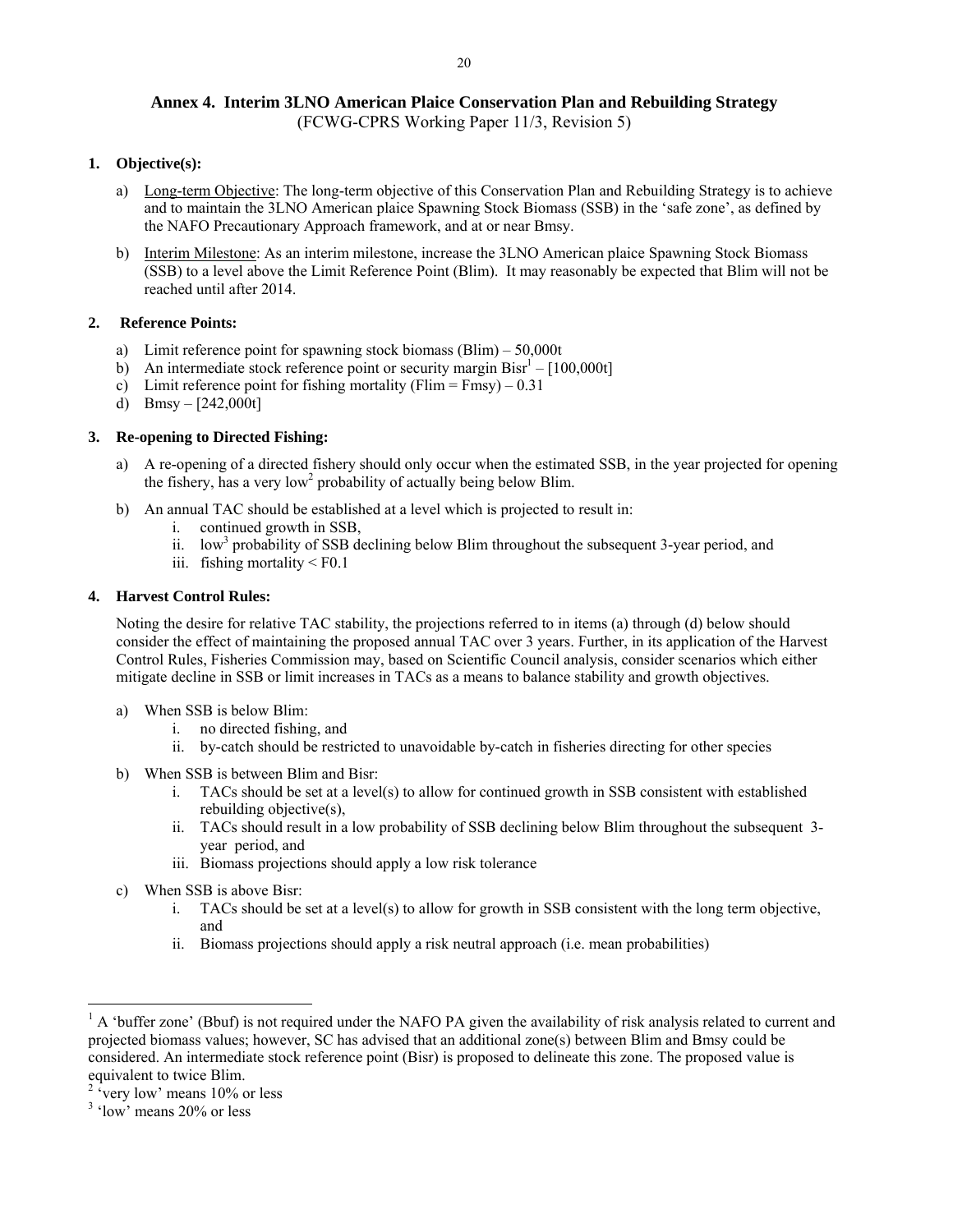- d) When SSB is above Bmsy:
	- i. TACs should be set at a level of F that has a low probability of exceeding Fmsy, and
	- ii. Biomass projections should apply a risk neutral approach (i.e. mean probabilities)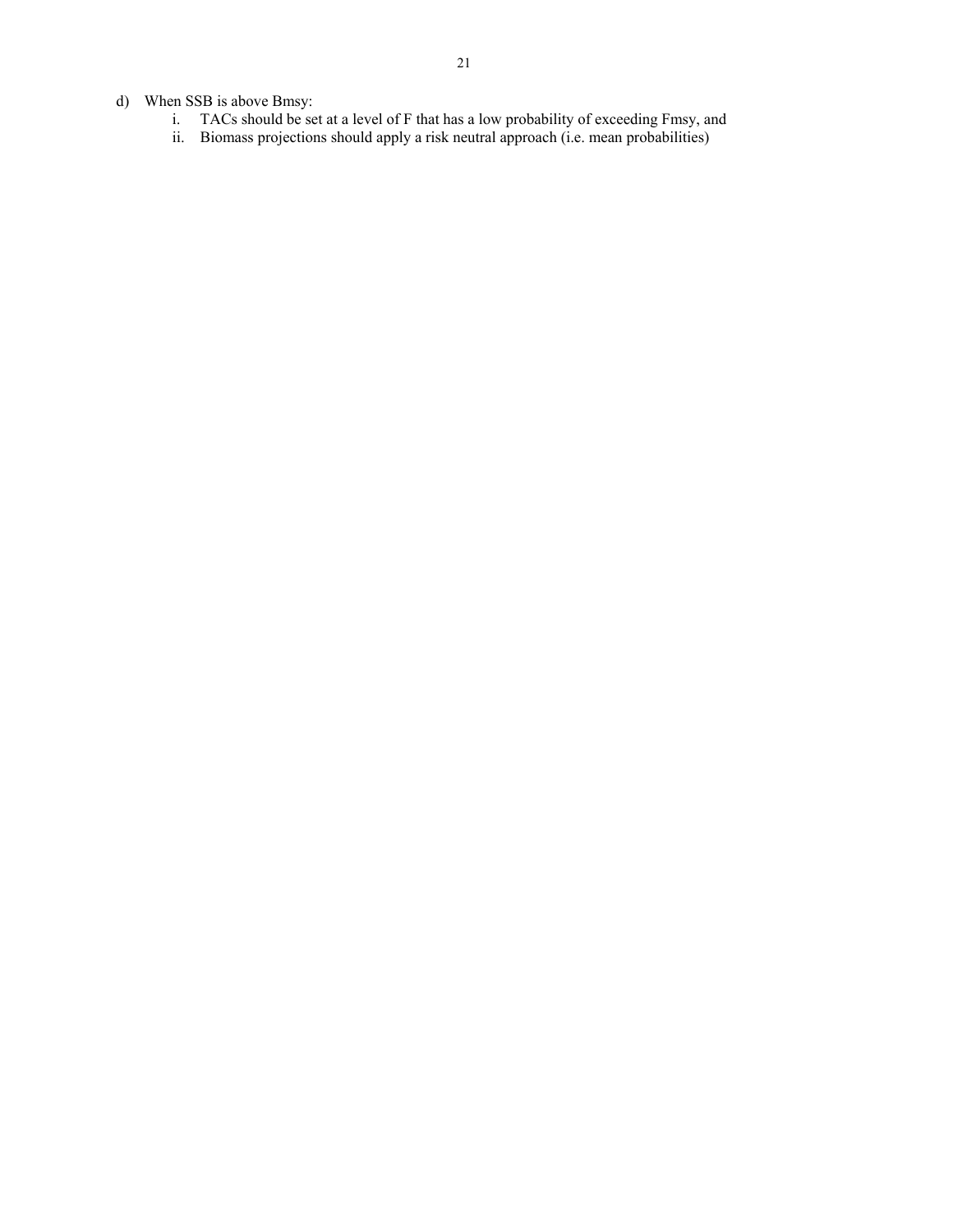# **Annex 5. Interim 3NO Cod Conservation Plan and Rebuilding Strategy**

(FCWG-CPRS Working Paper 11/4, Revision 3)

#### **1. Objective(s):**

- a) Long-term Objective: The long-term objective of this Conservation Plan and Rebuilding Strategy is to achieve and to maintain the 3NO Cod Spawning Stock Biomass (SSB) in the 'safe zone', as defined by the NAFO Precautionary Approach framework, and at or near Bmsy.
- b) Interim Milestone: As an interim milestone, increase the 3NO Cod Spawning Stock Biomass (SSB) to a level above the Limit Reference Point (Blim). It may reasonably be expected that Blim will not be reached until after 2015.

# **2. Reference Points:**

- a) Limit reference point for spawning stock biomass (Blim)  $60,000t^1$
- b) An intermediate stock reference point or security margin  $Bisr^2 [120,000t]$
- c) Limit reference point for fishing mortality (Flim = Fmsy)  $0.30$
- d) Bmsy  $[248,000t]$

# **3. Re-opening to Directed Fishing:**

a) A re-opening of a directed fishery should only occur when the estimated SSB, in the year projected for opening the fishery, has a very low<sup>3</sup> probability of actually being below Blim.

- b) An annual TAC should be established at a level which is projected to result in:
	- i. continued growth in SSB,
	- ii. low<sup>4</sup> probability of SSB declining below Blim throughout the subsequent 3-year period, and
	- iii. fishing mortality < F0.1

# **4. Harvest Control Rules:**

Noting the desire for relative TAC stability, the projections referred to in items (a) through (d) below should consider the effect of maintaining the proposed annual TAC over 3 years. Further, in its application of the Harvest Control Rules, Fisheries Commission may, based on Scientific Council analysis, consider scenarios which either mitigate decline in SSB or limit increases in TACs as a means to balance stability and growth objectives.

- a) When SSB is below Blim:
	- i. no directed fishing, and
	- ii. by-catch should be restricted to unavoidable by-catch in fisheries directing for other species

Before SSB increases above Blim, additional or alternative harvest control rules should be developed, following the Precautionary Approach, to ensure the long-term objective is met, such as:

- b) When SSB is between Blim and Bisr:
	- i. TACs should be set at a level(s) to allow for continued growth in SSB consistent with established rebuilding objective(s),
	- ii. TACs should result in a low probability of SSB declining below Blim throughout the subsequent 3 year period, and
	- iii. Biomass projections should apply a low risk tolerance

 $1$  The Fisheries Commission shall request the Scientific Council to review in detail the limit reference point when the Spawning Stock Biomass has reached 30,000t.

<sup>2</sup> A 'buffer zone' (Bbuf) is not required under the NAFO PA given the availability of risk analysis related to current and projected biomass values; however, SC has advised that an additional zone(s) between Blim and Bmsy could be considered. An intermediate stock reference point (Bisr) is proposed to delineate this zone. The proposed value is set at a level equivalent to twice Blim Should the SC review of the limit reference point (Blim) result in a change to that value then the intermediate stock reference point (Bisr) should also be re-evaluated.

<sup>&</sup>lt;sup>3</sup> 'very low' means 10% or less

<sup>&</sup>lt;sup>4</sup> 'low' means 20% or less